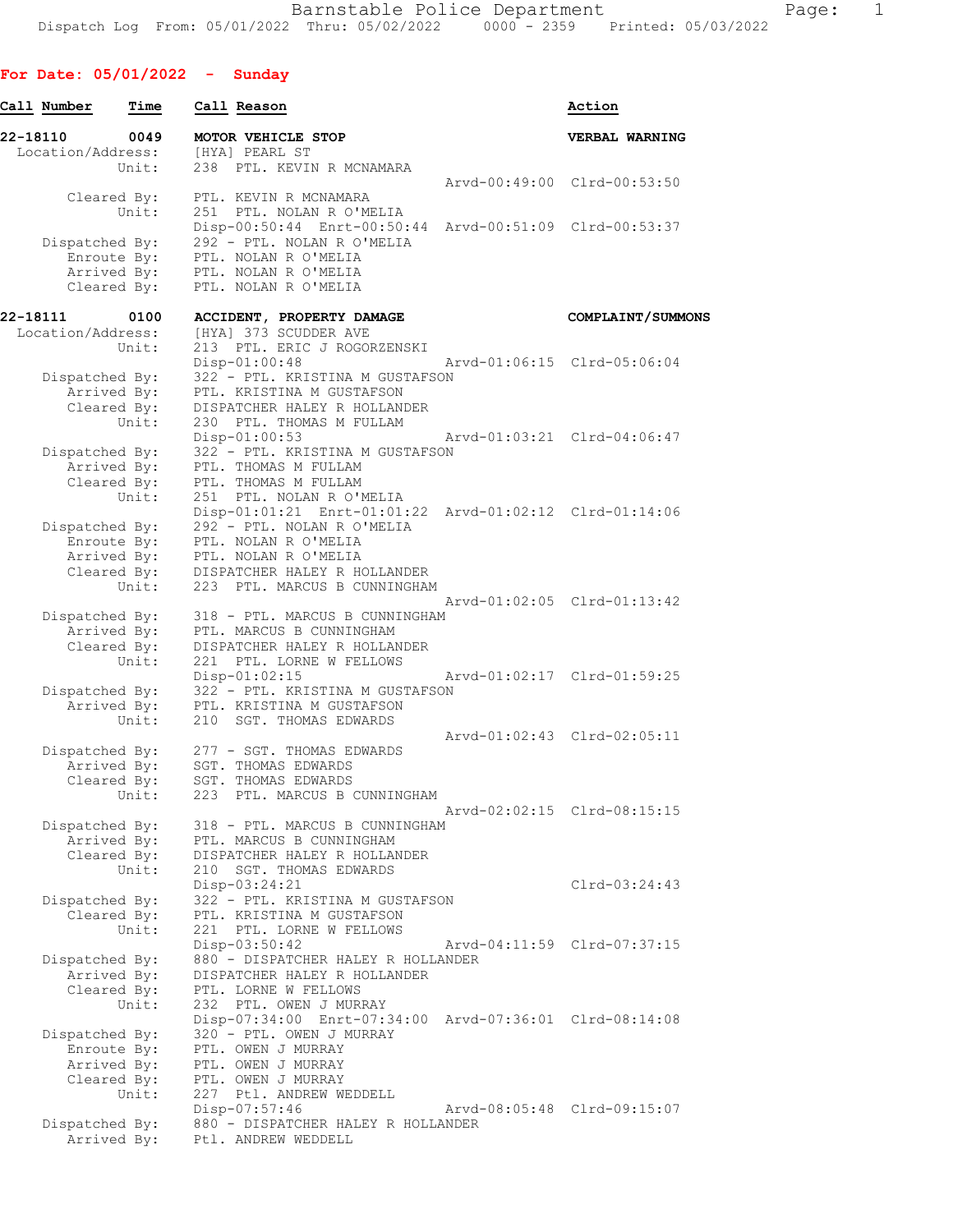Barnstable Police Department Page: 2 Dispatch Log From: 05/01/2022 Thru: 05/02/2022 0000 - 2359 Printed: 05/03/2022 Cleared By: Ptl. ANDREW WEDDELL Unit: 221 PTL. JOHN R GARDINER Disp-09:05:48 Arvd-09:12:37 Clrd-10:30:53 Dispatched By: 880 - DISPATCHER HALEY R HOLLANDER Arrived By: PTL. JOHN R GARDINER Cleared By: PTL. JOHN R GARDINER Unit: 214 PTL. LIAM T LOISELLE Disp-10:01:06 Enrt-10:01:07 Arvd-10:05:18 Clrd-11:26:19 Dispatched By: 312 - PTL. LIAM T LOISELLE Enroute By: PTL. LIAM T LOISELLE Arrived By: PTL. LIAM T LOISELLE Cleared By: PTL. LIAM T LOISELLE Unit: 213 PTL. BRAILA C ROY<br>Disp-11:22:32 Disp-11:22:32 Arvd-11:25:46 Clrd-12:39:27 Dispatched By: 880 - DISPATCHER HALEY R HOLLANDER Arrived By: PTL. BRAILA C ROY Cleared By: DISPATCHER JOHN H COULOMBE Refer To Accident: 22-314-AC Refer To Arrest: 22-661-AR Arrest: DO NASCIMENTO, HELIVELTON Address: 39 OAK ST HYANNIS, MA Age: 37 Charges: OUI-LIQUOR OR .08% NEGLIGENT OPERATION OF MOTOR VEHICLE MARKED LANES VIOLATION **22-18112 0109 DISTURBANCE, PARTY ADVISED**  Location/Address: [CEN] 60 PADLOCK LN Unit: 221 PTL. LORNE W FELLOWS Disp-02:41:01 Arvd-02:47:18 Clrd-02:55:04 Dispatched By: 880 - DISPATCHER HALEY R HOLLANDER Arrived By: PTL. LORNE W FELLOWS Cleared By: DISPATCHER HALEY R HOLLANDER Unit: 251 PTL. NOLAN R O'MELIA Disp-02:42:49 Enrt-02:42:49 Arvd-02:49:53 Clrd-02:54:04 Dispatched By: 292 - PTL. NOLAN R O'MELIA Enroute By: PTL. NOLAN R O'MELIA Arrived By: PTL. NOLAN R O'MELIA Cleared By: PTL. NOLAN R O'MELIA **22-18113 0112 DISTURBANCE, INTOX PERSON ARREST MADE**  Location/Address: [HYA 3255] TORINO RESTAURANT - 415 MAIN ST Unit: 238 PTL. KEVIN R MCNAMARA Disp-01:13:49 Arvd-01:16:45 Clrd-03:11:05 Arrived By: DISPATCHER HALEY R HOLLANDER Cleared By: DISPATCHER HALEY R HOLLANDER Unit: 223 PTL. MARCUS B CUNNINGHAM Disp-01:14:01 Arvd-01:15:44 Clrd-01:47:13 Dispatched By: 880 - DISPATCHER HALEY R HOLLANDER Arrived By: PTL. MARCUS B CUNNINGHAM Cleared By: DISPATCHER HALEY R HOLLANDER Unit: 251 PTL. NOLAN R O'MELIA Disp-01:14:11 Arvd-01:15:54 Clrd-01:19:04 Dispatched By: 880 - DISPATCHER HALEY R HOLLANDER Arrived By: PTL. NOLAN R O'MELIA Cleared By: PTL. NOLAN R O'MELIA Refer To P/C: 22-662-AR P/C: FIGUEIREDO COSTA, CARLOS CANDIDO<br>Address: 895 LONGPOND RD BREWSTER, MA 895 LONGPOND RD BREWSTER, MA Age: 41 Charges: INCAPACITATED PERSONS, ASSISTANCE TO FACILITY OR PROTECTIVE CUSTODY **22-18114 0114 MOTOR VEHICLE STOP VERBAL WARNING**  Location/Address: [COT] CONTENT LN @ FALMOUTH RD RTE 28 Location/Address: [COT] CONTENT LN @ FALMO<br>Unit: 232 PTL. OWEN J MURRAY Arvd-01:14:00 Clrd-01:16:13 Cleared By: PTL. OWEN J MURRAY **22-18115 0121 MOTOR VEHICLE STOP VERBAL WARNING**  Location/Address: [MAR 1] MARSTONS MILLS ELEMENTARY SCHOOL - 2095 MAIN ST Unit: 232 PTL. OWEN J MURRAY Arvd-01:21:00 Clrd-01:25:57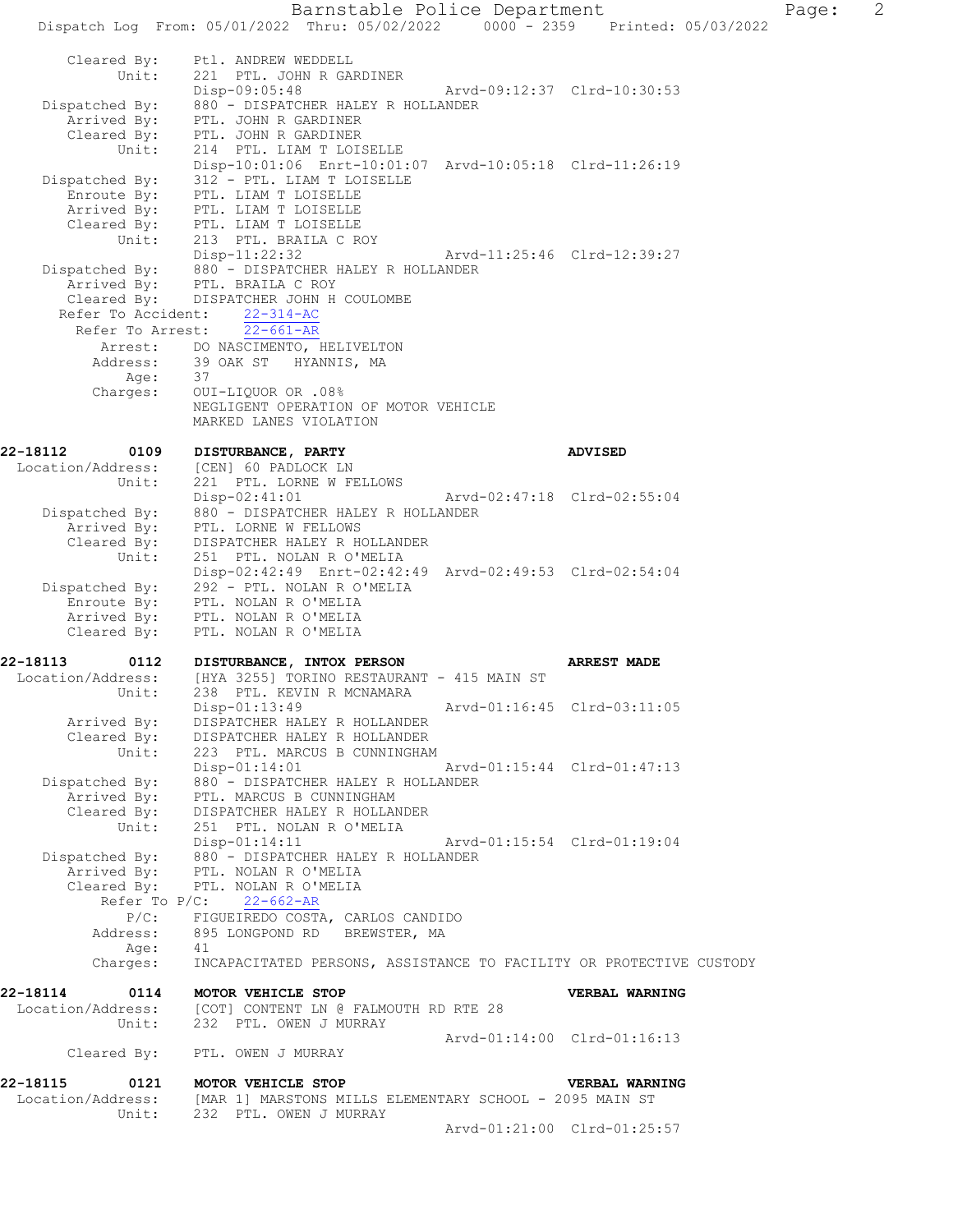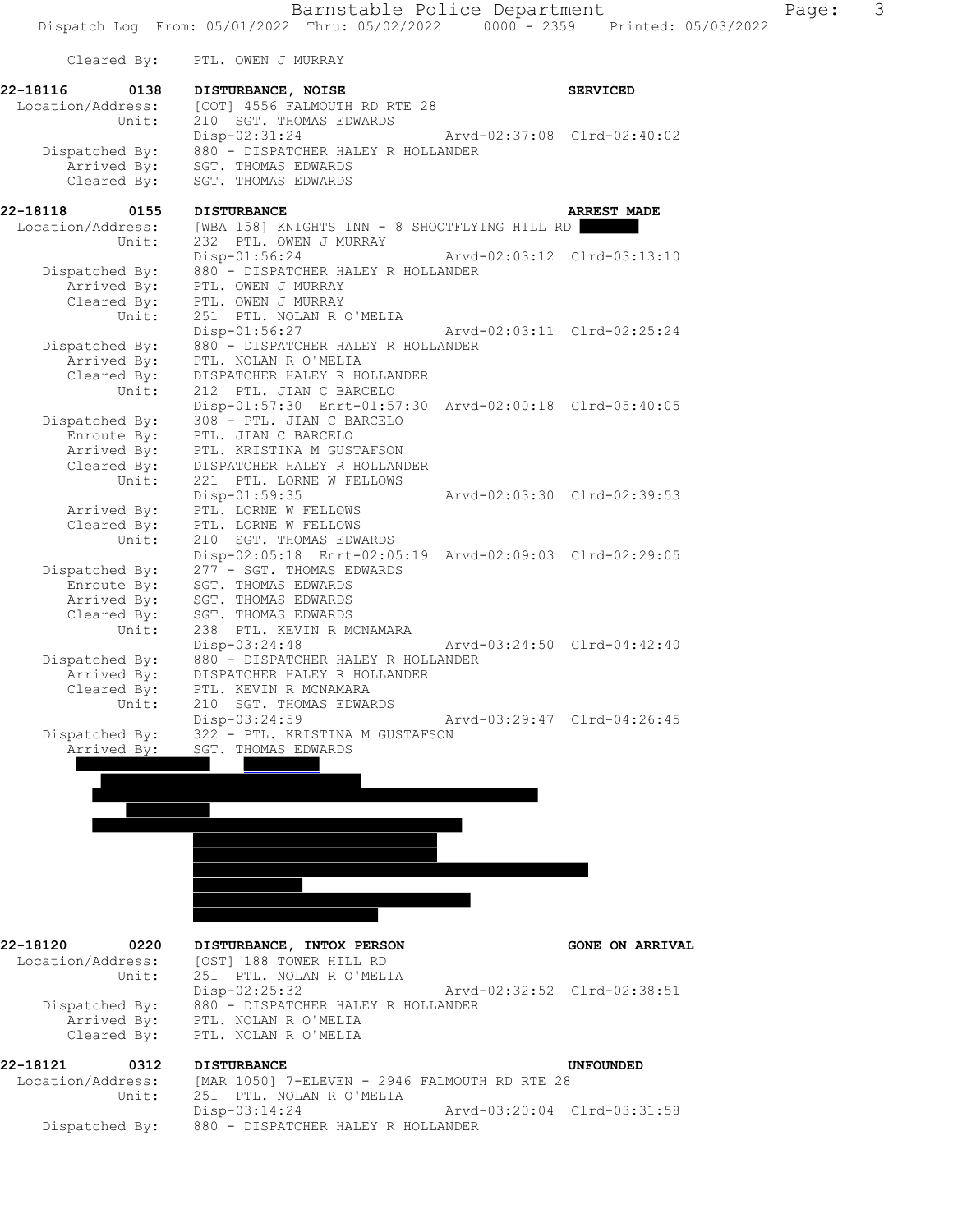Barnstable Police Department Page: 4 Dispatch Log From: 05/01/2022 Thru: 05/02/2022 0000 - 2359 Printed: 05/03/2022 Arrived By: PTL. NOLAN R O'MELIA Cleared By: PTL. NOLAN R O'MELIA Unit: 238 PTL. KEVIN R MCNAMARA Disp-03:14:27 Clrd-03:24:30 Dispatched By: 880 - DISPATCHER HALEY R HOLLANDER Cleared By: DISPATCHER HALEY R HOLLANDER Unit: 221 PTL. LORNE W FELLOWS Disp-03:14:51 Arvd-03:18:12 Clrd-03:30:26 Dispatched By: 880 - DISPATCHER HALEY R HOLLANDER Arrived By: PTL. LORNE W FELLOWS Cleared By: PTL. LORNE W FELLOWS Unit: 232 PTL. OWEN J MURRAY Disp-03:16:55 Arvd-03:18:34 Clrd-03:31:14 Dispatched By: 880 - DISPATCHER HALEY R HOLLANDER Arrived By: DISPATCHER HALEY R HOLLANDER Cleared By: PTL. OWEN J MURRAY **22-18125 0659 ALARM, COMMERCIAL SERVICED**  Location/Address: [HYA 4297] FORTE FITNESS - 865 ATTUCKS LN Unit: 238 PTL. KEVIN R MCNAMARA Disp-07:01:33 Arvd-07:04:58 Clrd-07:07:55 Arrived By: PTL. KEVIN R MCNAMARA Cleared By: PTL. KEVIN R MCNAMARA **22-18126 0713 BUILDING CHECK SERVICED**  Location/Address: [HYA 103] BARNSTABLE MUNICIPAL AIRPORT - TERMINAL - 480 BARNSTABLE RD Unit: 230 PTL. THOMAS M FULLAM Arvd-07:13:00 Clrd-07:22:41 **22-18127** 0812 SUMMONS, SERVE SERVE SERVED IN HAND Location/Address: [HYA 769] CROMWELL COURTS - 168 BARNSTABLE RD Apt. #1H Unit: 213 PTL. BRAILA C ROY Arvd-08:13:45 Clrd-08:22:56 **22-18129 0851 MOTOR VEHICLE STOP CITATION ISSUED**  Location/Address: [HYA 133] AM / PM CONVENIENCE - 489 BEARSE'S WAY Unit: 221 PTL. JOHN R GARDINER Arvd-08:51:00 Clrd-08:57:34 Cleared By: PTL. JOHN R GARDINER **22-18162 0904 HOMELESS TRESPASS/UNWANTED Jail Diversion**  Location/Address: [HYA 3983] HARBOR OVERLOOK - 51 OCEAN ST **22-18132 0934 ALARM, RESIDENTIAL ALARM - FALSE**  Location/Address: [OST 362] GRUETER, RICHARD H - 78 REBECCA LN Unit: 238 PTL. THOMAS J HARMON Disp-09:35:53 Arvd-09:47:26 Clrd-09:51:04 Arrived By: PTL. THOMAS J HARMON Cleared By: PTL. THOMAS J HARMON **22-18133 0945 ALARM, RESIDENTIAL ALARM - FALSE**  Location/Address: [HYA] 42 MARCHANT'S MILL RD Unit: 227 Ptl. ANDREW WEDDELL Disp-09:49:02 Arvd-10:00:42 Clrd-10:07:39 Arrived By: Ptl. ANDREW WEDDELL Cleared By: Ptl. ANDREW WEDDELL **22-18136 1012 ASSIST, OTHER AGENCY SERVICED**  Location/Address: [CEN] 24 PEN LN Unit: 238 PTL. THOMAS J HARMON Arvd-10:12:40 Clrd-10:36:51 **22-18137 1014 HARASSMENT REPORT TAKEN**  Location/Address: [HYA 4220] THE KNACK - 1120 IYANNOUGH RD RTE 132 Unit: 227 Ptl. ANDREW WEDDELL Disp-10:20:14 Arvd-10:25:25 Clrd-11:57:11 Arrived By: Ptl. ANDREW WEDDELL Cleared By: Ptl. ANDREW WEDDELL Refer To Incident: 22-797-OF **22-18138 1035 SUSPICIOUS, ACTIVITY ADVISED**<br>Location/Address: [**2008**]

Location/Address: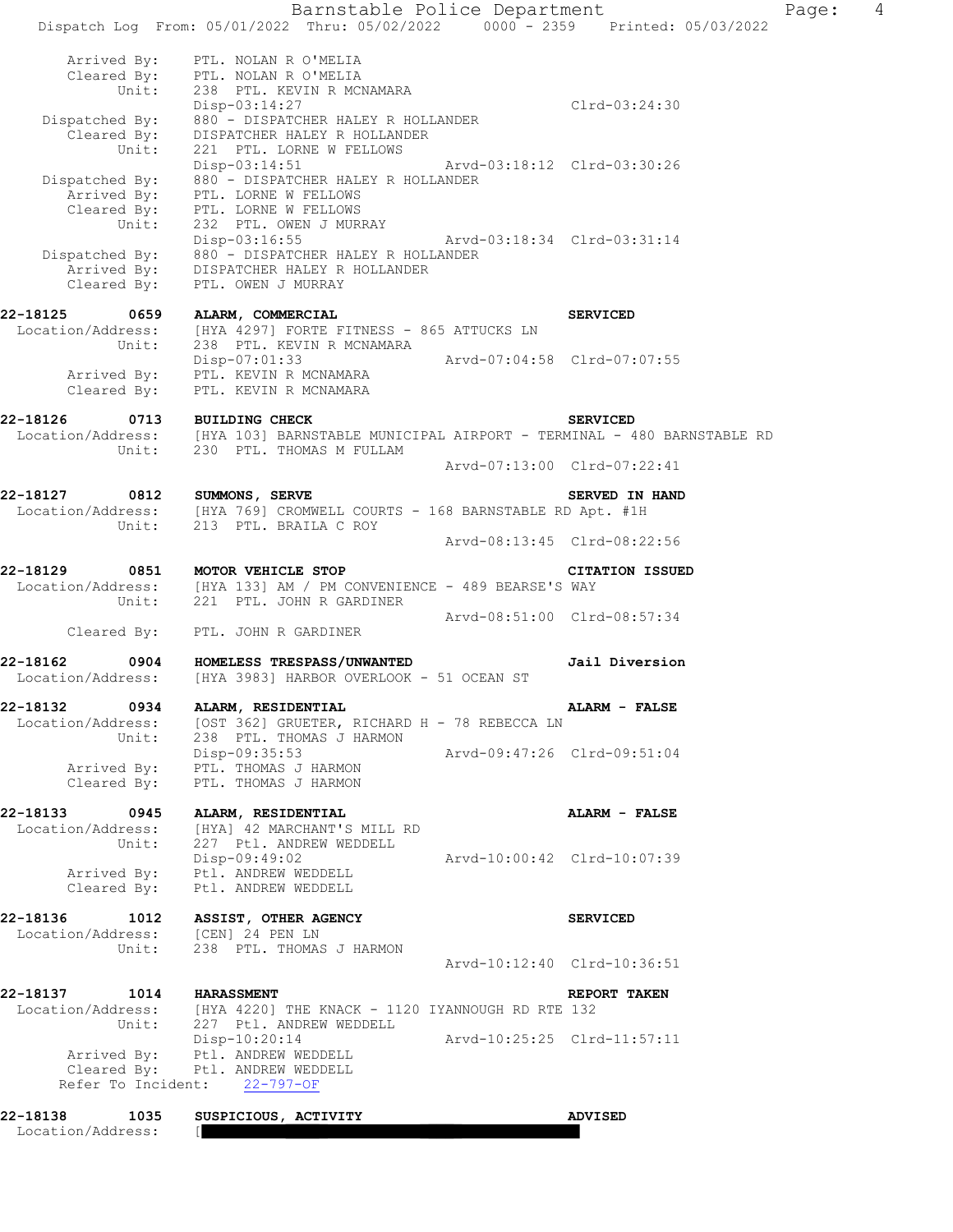**22-18139 1038 HOMELESS CAMP CHECK - CIU ADVISED**  Location/Address: [HYA] CHRISTIAN SCIENCE CHURCH - 94 STEVENS ST Unit: 221 PTL. JOHN R GARDINER Disp-10:46:21 Arvd-10:48:01 Clrd-10:58:53 Arrived By: PTL. JOHN R GARDINER Cleared By: PTL. JOHN R GARDINER **22-18141 1046 BUILDING CHECK SERVICED**  [HYA 103] BARNSTABLE MUNICIPAL AIRPORT - TERMINAL - 480 BARNSTABLE RD Unit: 215 PTL. DANIEL D RUTH Arvd-10:46:00 Clrd-10:57:48 **22-18143 1109 FIRE, OTHER SERVICED**  Location/Address: [OST] 82 BAY ST @ 114 MEADOWLARK LN Unit: 238 PTL. THOMAS J HARMON UNIT: 238 PTL. THOMAS J HARMON<br>Disp-11:10:40 Arvd-11:23:26 Clrd-11:31:15 Cleared By: DISPATCHER JOHN H COULOMBE **22-18145 1146 ASSIST, WELL BEING SERVICED**  Location/Address: [COT] 72 OXFORD DR **22-18146 1158 FOLLOW UP SERVICED**  Location/Address: [HYA] 1120 IYANNOUGH RD RTE 132 Unit: 227 Ptl. ANDREW WEDDELL Arvd-11:59:33 Clrd-12:34:04 **22-18148 1205 SUSPICIOUS, MOTOR VEHICLE ADVISED**  Location/Address: [HYA 3090] MENS WAREHOUSE, THE #5117 - 769 IYANNOUGH RD RTE 132 Unit: 221 PTL. JOHN R GARDINER Disp-12:06:35 Arvd-12:10:50 Clrd-12:16:55 Arrived By: PTL. JOHN R GARDINER Cleared By: DISPATCHER HALEY R HOLLANDER Unit: 214 PTL. LIAM T LOISELLE Disp-12:11:08 Arvd-12:11:10 Clrd-12:16:53 Cleared By: DISPATCHER HALEY R HOLLANDER 22-18149 1221 FOLLOWUP PREV CASE **1221** FOLLOWUP PREV CASE Location/Address: [HYA] 99 MAPLE ST<br>Unit: 210 SGT. TROY A PI 210 SGT. TROY A PERRY Disp-12:21:57 Arvd-12:34:28 Clrd-12:43:44 Arrived By: SGT. TROY A PERRY Cleared By: PTL. KURT LARIVIERE **22-18151 1229 BUILDING CHECK SERVICED**  Location/Address: [MAR] THE GIFT COLLECTION - 86 RTE 149 Unit: 232 PTL. OWEN J MURRAY Disp-12:30:27 Arvd-12:40:16 Clrd-12:46:10 Arrived By: PTL. OWEN J MURRAY Cleared By: PTL. OWEN J MURRAY **22-18152 1301 ALARM, RESIDENTIAL ALARM - CANCELLED**  Location/Address: [CEN 441] MENZIN, MARVIN - 219 NYES NECK RD **22-18153 1311 FOLLOWUP PREV CASE ADVISED**  Location/Address: [HYA] 99 MAPLE ST Unit: 210 SGT. TROY A PERRY Disp-13:12:04 Arvd-13:15:09 Clrd-13:43:09 Arrived By: SGT. TROY A PERRY Cleared By: SGT. TROY A PERRY Original Call #: 22-18149 **22-18155 1320 FOLLOW UP SERVICED**  Location/Address: [BAR] 3081 MAIN ST RTE 6A Unit: 229 PTL. EVAN M HAUSSMANN Arvd-13:20:19 Clrd-13:48:01 Cleared By: DISPATCHER HALEY R HOLLANDER **22-18156 1339 TRAFFIC, COMPLAINT UNFOUNDED**  Location/Address: [HYA] 516 BEARSE'S WAY @ 380 FALMOUTH RD RTE 28 Unit: 214 PTL. LIAM T LOISELLE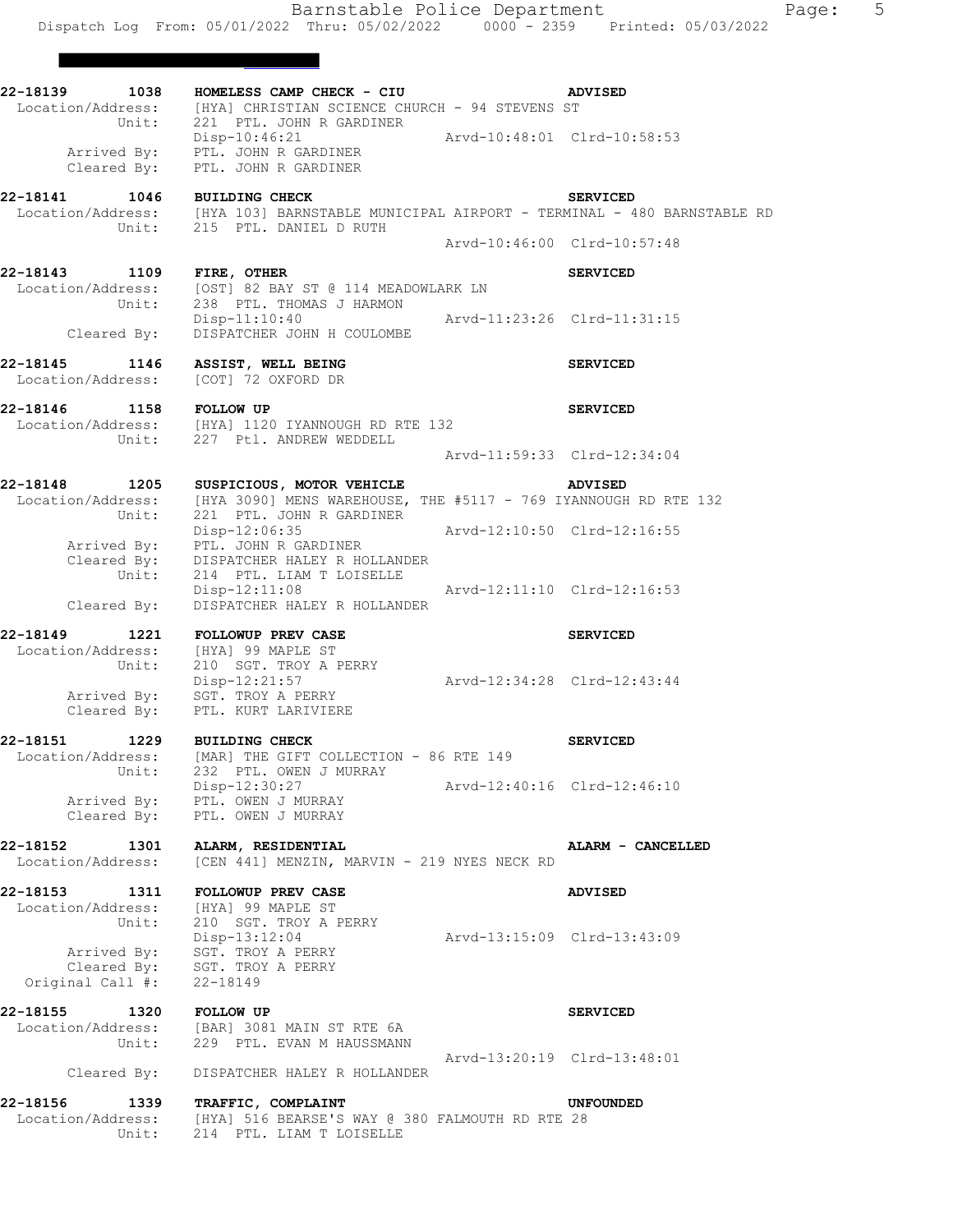|                               | Barnstable Police Department<br>Dispatch Log From: 05/01/2022 Thru: 05/02/2022 0000 - 2359 Printed: 05/03/2022                                    |                             |                             | Page: | 6 |
|-------------------------------|---------------------------------------------------------------------------------------------------------------------------------------------------|-----------------------------|-----------------------------|-------|---|
|                               |                                                                                                                                                   |                             |                             |       |   |
|                               | Cleared By: PTL. LIAM T LOISELLE                                                                                                                  |                             | Arvd-13:39:00 Clrd-14:01:19 |       |   |
| 22-18159                      | 1405 MOTOR VEHICLE STOP                                                                                                                           |                             | <b>ARREST MADE</b>          |       |   |
|                               | Location/Address: [HYA] 350 BEARSE'S WAY @ 1 GENERAL PATTON DR<br>Unit: 221 PTL. JOHN R GARDINER                                                  |                             |                             |       |   |
|                               |                                                                                                                                                   |                             | Arvd-14:05:00 Clrd-15:42:48 |       |   |
| Unit:                         | Cleared By: PTL. JOHN R GARDINER<br>214 PTL. LIAM T LOISELLE                                                                                      |                             |                             |       |   |
|                               | Disp-14:05:40                                                                                                                                     | Arvd-14:05:42 Clrd-14:17:28 |                             |       |   |
|                               | Cleared By: PTL. LIAM T LOISELLE                                                                                                                  |                             |                             |       |   |
|                               |                                                                                                                                                   |                             |                             |       |   |
|                               |                                                                                                                                                   |                             |                             |       |   |
|                               |                                                                                                                                                   |                             |                             |       |   |
| 22-18161<br>1412              | DISTURBANCE, NOISE                                                                                                                                |                             | <b>ADVISED</b>              |       |   |
| Location/Address:             | [OST] 2820 FALMOUTH RD RTE 28                                                                                                                     |                             |                             |       |   |
| Unit:                         | 238 PTL. THOMAS J HARMON<br>Disp-14:15:19 Arvd-14:20:16 Clrd-14:25:09                                                                             |                             |                             |       |   |
|                               | Arrived By: PTL. THOMAS J HARMON<br>Cleared By: PTL. THOMAS J HARMON                                                                              |                             |                             |       |   |
|                               |                                                                                                                                                   |                             |                             |       |   |
|                               | 22-18181 1436 MOTOR VEHICLE STOP<br>Location/Address: [HYA] 4 ARROWHEAD DR @ 620 FALMOUTH RD RTE 28                                               |                             | <b>VERBAL WARNING</b>       |       |   |
| Unit:                         | 214 PTL. LIAM T LOISELLE                                                                                                                          |                             |                             |       |   |
|                               | Cleared By: PTL. LIAM T LOISELLE                                                                                                                  |                             | Arvd-14:36:00 Clrd-14:42:39 |       |   |
| 22-18183 1455 PROPERTY, FOUND |                                                                                                                                                   |                             | <b>SERVICED</b>             |       |   |
| Location/Address:             | [OST 1590] PINEAPPLE CAPER CAFE - 29 WIANNO AVE                                                                                                   |                             |                             |       |   |
| 22-18184                      | 1505 BUILDING CHECK                                                                                                                               |                             | <b>SERVICED</b>             |       |   |
|                               | Location/Address: [HYA 103] BARNSTABLE MUNICIPAL AIRPORT - TERMINAL - 480 BARNSTABLE RD<br>Unit: 215 PTL. DANIEL D RUTH<br>215 PTL. DANIEL D RUTH |                             |                             |       |   |
|                               |                                                                                                                                                   |                             | Arvd-15:05:00 Clrd-15:31:25 |       |   |
| 22-18185                      | 1525 ASSIST, WELL BEING<br>Location/Address: [HYA] 118 HIGH SCHOOL RD EXT                                                                         |                             | <b>SERVICED</b>             |       |   |
| Unit:                         | 227 Ptl. ANDREW WEDDELL                                                                                                                           |                             |                             |       |   |
| Arrived By:                   | Disp-15:30:22<br>Ptl. ANDREW WEDDELL                                                                                                              |                             | Arvd-15:36:26 Clrd-15:42:13 |       |   |
| Cleared By:                   | Ptl. ANDREW WEDDELL                                                                                                                               |                             |                             |       |   |
| 22-18186<br>1617              | <b>ASSIST, OTHER AGENCY</b>                                                                                                                       |                             | <b>SERVICED</b>             |       |   |
| Location/Address:<br>Unit:    | [HYA 112] CAPE COD HOSPITAL - 27 PARK ST Apt. #40<br>223 Ptl. CORBIN KEATING                                                                      |                             |                             |       |   |
|                               | Disp-16:20:01                                                                                                                                     | Arvd-16:21:51 Clrd-16:39:24 |                             |       |   |
| Arrived By:                   | PTL. CHRISTOPHER J LOBIANCO<br>Ptl. CORBIN KEATING                                                                                                |                             |                             |       |   |
| Cleared By:<br>Unit:          | Ptl. CORBIN KEATING<br>230 PTL. THOMAS M FULLAM                                                                                                   |                             |                             |       |   |
|                               | Disp-16:20:05                                                                                                                                     | Arvd-16:27:57 Clrd-16:40:17 |                             |       |   |
| Arrived By:<br>Cleared By:    | PTL. THOMAS M FULLAM<br>PTL. THOMAS M FULLAM                                                                                                      |                             |                             |       |   |
| Unit:                         | 210 SGT. THOMAS J BIRD<br>Disp-16:32:42 Enrt-16:32:42 Arvd-16:32:46 Clrd-16:39:24                                                                 |                             |                             |       |   |
| Dispatched By:                | 188 - SGT. THOMAS J BIRD                                                                                                                          |                             |                             |       |   |
| Enroute By:<br>Arrived By:    | SGT. THOMAS J BIRD<br>SGT. THOMAS J BIRD                                                                                                          |                             |                             |       |   |
| Cleared By:                   | SGT. THOMAS J BIRD                                                                                                                                |                             |                             |       |   |
| 22-18188 1620                 | SUMMONS, SERVE                                                                                                                                    |                             | SERVED IN HAND              |       |   |
| Location/Address:<br>Unit:    | [HYA 3781] LANGO, JOHN L - 105 FRANKLIN AVE<br>227 Ptl. ANDREW WEDDELL                                                                            |                             |                             |       |   |
|                               |                                                                                                                                                   |                             | Arvd-16:22:01 Clrd-16:26:40 |       |   |
| 22-18189                      | 1627 ALARM, RESIDENTIAL                                                                                                                           |                             | ALARM - FALSE               |       |   |
| Location/Address:<br>Unit:    | [MAR] 300 SMOKE VALLEY RD<br>221 PTL. JOHN R GARDINER                                                                                             |                             |                             |       |   |
|                               |                                                                                                                                                   |                             |                             |       |   |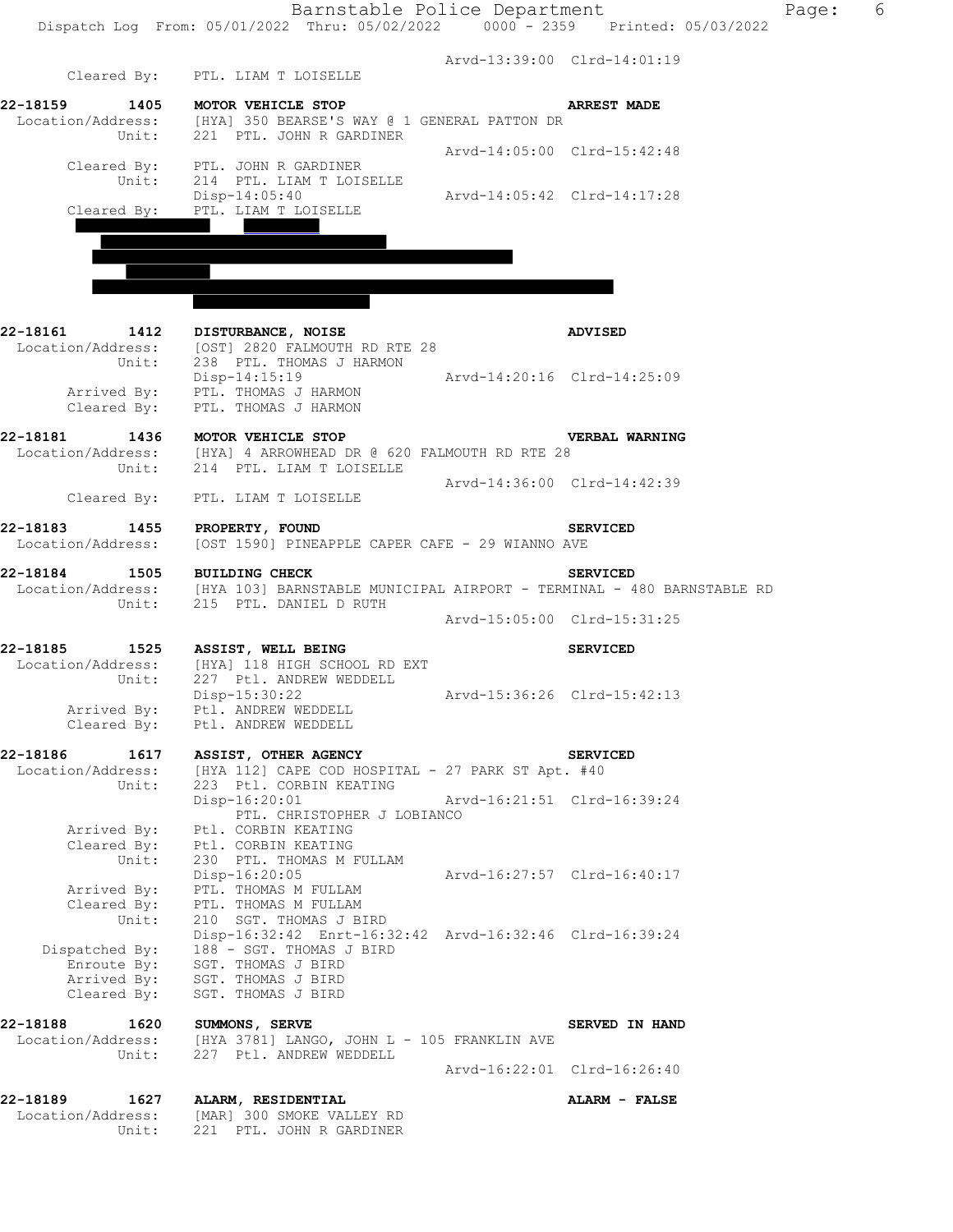| 22-18204                | 1752                                      | <b>FOLLOW UP</b>                                                                                                                      |                             | <b>SERVICED</b>              |       |                |
|-------------------------|-------------------------------------------|---------------------------------------------------------------------------------------------------------------------------------------|-----------------------------|------------------------------|-------|----------------|
|                         | Address:<br>Age:<br>Charges:              | HOMELESS HYANNIS, MA<br>38<br>INCAPACITATED PERSONS, ASSISTANCE TO FACILITY OR PROTECTIVE CUSTODY                                     |                             |                              |       |                |
|                         | Cleared By:<br>Refer To P/C:<br>$P/C$ :   | Arrived By: PTL. JEFFREY JACKSON<br>PTL. JEFFREY JACKSON<br>$22 - 665 - AR$<br>ANDRADE, DOMINGO J                                     |                             |                              |       |                |
|                         | Arrived By:<br>Unit:                      | DISPATCHER RYAN J MCNALLY<br>Cleared By: DISPATCHER RYAN J MCNALLY<br>252 PTL. JEFFREY JACKSON<br>Disp-17:46:37                       | Arvd-17:49:46 Clrd-18:00:25 |                              |       |                |
|                         | Unit:                                     | 223 Ptl. CORBIN KEATING<br>Disp-17:46:33<br>PTL. CHRISTOPHER J LOBIANCO                                                               | Arvd-18:00:27 Clrd-18:28:31 |                              |       |                |
| Location/Address:       |                                           | [HYA 3252] STEAMSHIP AUTHORITY - 75 YARMOUTH RD                                                                                       |                             |                              |       |                |
| 22-18203                | 1745                                      | ASSIST, WELL BEING                                                                                                                    |                             | PROTECTIVE CUSTODY           |       |                |
|                         | Location/Address:<br>Unit:<br>Arrived By: | [BAR 824] LATHAM CENTER INC. - 88 RAILROAD AVE<br>234 PTL. LORNE W FELLOWS<br>Disp-17:39:15<br>PTL. LORNE W FELLOWS                   | Arvd-17:47:35 Clrd-17:52:01 |                              |       |                |
| 22-18201                | 1738                                      | E911, SILENT CALL                                                                                                                     |                             | <b>SERVICED</b>              |       |                |
|                         | Cleared By:                               | PTL. CHRISTOPHER J LOBIANCO<br>Ptl. CORBIN KEATING                                                                                    | Arvd-17:27:00 Clrd-17:38:58 |                              |       |                |
| 22-18199                | Unit:                                     | 1727 MOTOR VEHICLE STOP<br>Location/Address: [HYA 3796] TROPICAL SMOOTHIE CAFE - 489 BEARSE'S WAY<br>223 Ptl. CORBIN KEATING          |                             | <b>CITATION ISSUED</b>       |       |                |
|                         |                                           | Disp-17:33:46                                                                                                                         | Arvd-17:33:50 Clrd-17:33:53 |                              |       |                |
| 22-18200 1720 FOLLOW UP | Unit:                                     | Location/Address: [HYA 124] BARNSTABLE POLICE DEPARTMENT - 1200 PHINNEY'S LN<br>227 Ptl. ANDREW WEDDELL                               |                             | <b>SERVICED</b>              |       |                |
|                         |                                           | Arrived By: PTL. ANDREW A LONGMORE<br>Cleared By: PTL. ANDREW A LONGMORE                                                              |                             |                              |       |                |
|                         | Unit:                                     | Arrived By: PTL. JOHN R GARDINER<br>Cleared By: PTL. JOHN R GARDINER<br>238 PTL. ANDREW A LONGMORE<br>Disp-17:16:16                   | Arvd-17:21:55 Clrd-17:28:20 |                              |       |                |
|                         | Unit:                                     | 221 PTL. JOHN R GARDINER<br>Disp-17:16:08 Arvd-17:22:30 Clrd-17:31:52                                                                 |                             |                              |       |                |
|                         |                                           | 22-18198 1712 SUSPICIOUS, MOTOR VEHICLE 63 ZENO CROCKER RD<br>Location/Address: [CEN 1592] HUTCHINSON, ROLLENE - 63 ZENO CROCKER RD   |                             | <b>GONE ON ARRIVAL</b>       |       |                |
|                         | Unit:<br>Cleared By:                      | 234 PTL. LORNE W FELLOWS<br>Disp-17:03:57<br>Arrived By: PTL. LORNE W FELLOWS<br>DISPATCHER RYAN J MCNALLY                            | Arvd-17:08:17 Clrd-17:35:45 |                              |       |                |
| 22-18197                | Location/Address:                         | 1702 ASSIST, WELL BEING<br>[BAR] 54 MARASPIN RD                                                                                       |                             | <b>SERVICED</b>              |       |                |
|                         |                                           | Unit: 234 PTL. LORNE W FELLOWS<br>Cleared By: DISPATCHER NATALIA B CATTABRIGA                                                         | Arvd-16:49:10 Clrd-17:03:52 |                              |       |                |
|                         |                                           | 22-18196  1648 TRAFFIC, ENFORCEMENT ACTIVITY<br>Location/Address: [BAR] MARY DUNN RD                                                  |                             | <b>SERVICED</b>              |       |                |
|                         |                                           | Unit: 215 PTL. DANIEL D RUTH                                                                                                          | Arvd-16:45:00 Clrd-16:59:11 |                              |       |                |
| 22-18193                |                                           | 2-18193   1645   BUILDING CHECK   SERVICED<br>Location/Address: [HYA 103] BARNSTABLE MUNICIPAL AIRPORT - TERMINAL - 480 BARNSTABLE RD |                             |                              |       |                |
|                         | Arrived By:                               | Unit: 238 PTL. ANDREW A LONGMORE<br>Disp-16:39:43<br>PTL. ANDREW A LONGMORE                                                           | Arvd-16:46:38 Clrd-17:11:12 |                              |       |                |
|                         | Arrived By:                               | Disp-16:29:09 Arvd-16:36:14 Clrd-17:11:10<br>PTL. JOHN R GARDINER                                                                     |                             |                              |       |                |
|                         |                                           | Dispatch Log From: 05/01/2022 Thru: 05/02/2022 0000 - 2359 Printed: 05/03/2022                                                        |                             | Barnstable Police Department | Page: | $\overline{7}$ |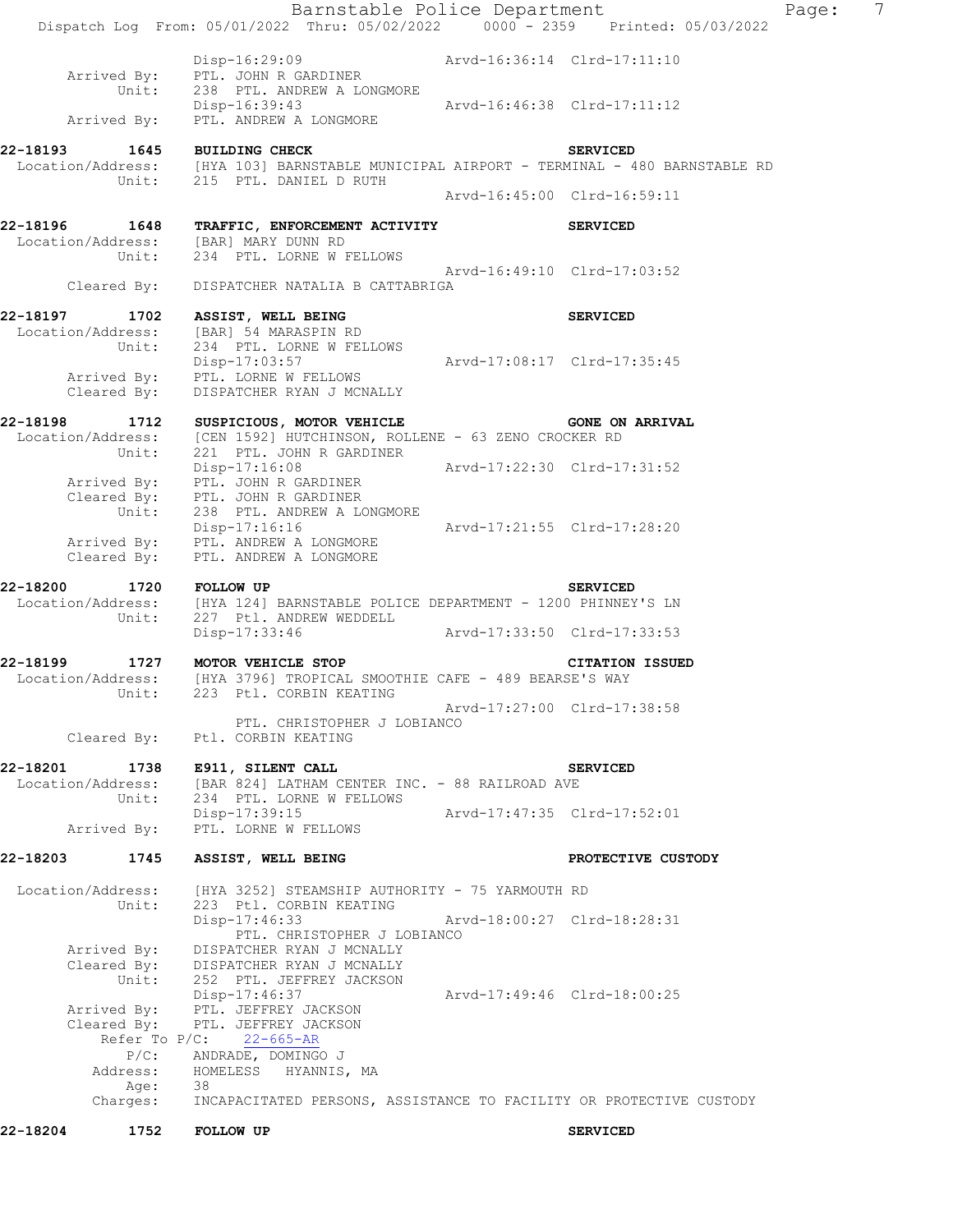|          |                            | Barnstable Police Department<br>Dispatch Log From: 05/01/2022 Thru: 05/02/2022 0000 - 2359 Printed: 05/03/2022    |                             |                             | Page: | 8 |
|----------|----------------------------|-------------------------------------------------------------------------------------------------------------------|-----------------------------|-----------------------------|-------|---|
|          |                            |                                                                                                                   |                             |                             |       |   |
|          | Location/Address:          | [MAR] 300 SMOKE VALLEY RD                                                                                         |                             |                             |       |   |
|          | Unit:                      | 221 PTL. JOHN R GARDINER<br>$Disp-17:53:26$                                                                       |                             | Arvd-17:55:09 Clrd-18:02:55 |       |   |
|          |                            | Arrived By: PTL. JOHN R GARDINER                                                                                  |                             |                             |       |   |
|          | Cleared By:                | PTL. JOHN R GARDINER                                                                                              |                             |                             |       |   |
| 22-18206 | 1759                       | DISTURBANCE, INTOX PERSON                                                                                         |                             | <b>ADVISED</b>              |       |   |
|          | Location/Address:          | [HYA] 380 SOUTH ST                                                                                                |                             |                             |       |   |
|          | Unit:                      | 230 PTL. THOMAS M FULLAM                                                                                          |                             |                             |       |   |
|          |                            | Disp-18:53:21                                                                                                     | Arvd-18:57:36 Clrd-19:18:54 |                             |       |   |
|          | Arrived By:                | PTL. THOMAS M FULLAM                                                                                              |                             |                             |       |   |
|          |                            | Cleared By: PTL. THOMAS M FULLAM<br>Unit: 234 PTL. LORNE W FELLOWS                                                |                             |                             |       |   |
|          |                            | Disp-18:53:25                                                                                                     |                             | Arvd-18:54:45 Clrd-19:11:42 |       |   |
|          | Arrived By:                | PTL. LORNE W FELLOWS                                                                                              |                             |                             |       |   |
|          | Cleared By:                | PTL. LORNE W FELLOWS                                                                                              |                             |                             |       |   |
| 22-18207 | 1801                       | <b>ASSIST</b>                                                                                                     |                             | <b>ADVISED</b>              |       |   |
|          |                            | Location/Address: [HYA 3240] BALISE CAR WASH - 574 BEARSE'S WAY                                                   |                             |                             |       |   |
|          | Unit:                      | 230 PTL. THOMAS M FULLAM                                                                                          |                             |                             |       |   |
|          |                            | Disp-18:03:38                                                                                                     |                             | $Clrd-18:10:08$             |       |   |
|          | Unit:                      | 252 PTL. JEFFREY JACKSON<br>Disp-18:04:44 Enrt-18:04:44 Arvd-18:06:32 Clrd-18:13:00                               |                             |                             |       |   |
|          |                            | Dispatched By: 216 - PTL. JEFFREY JACKSON                                                                         |                             |                             |       |   |
|          | Enroute By:                | PTL. JEFFREY JACKSON                                                                                              |                             |                             |       |   |
|          | Arrived By:                | PTL. JEFFREY JACKSON                                                                                              |                             |                             |       |   |
| 22-18210 | 1806                       | SUSPICIOUS, ACTIVITY                                                                                              |                             | REPORT TAKEN                |       |   |
|          | Location/Address:          | [HYA 4110]                                                                                                        | $-54$ SEA ST EXT Apt. $#29$ |                             |       |   |
|          | Unit:                      | 227 Ptl. ANDREW WEDDELL                                                                                           |                             |                             |       |   |
|          |                            | Disp-18:13:24                                                                                                     |                             | Arvd-18:20:07 Clrd-19:12:58 |       |   |
|          |                            | Arrived By: Ptl. ANDREW WEDDELL<br>Cleared By: Ptl. ANDREW WEDDELL                                                |                             |                             |       |   |
|          | Unit:                      | 252 PTL. JEFFREY JACKSON                                                                                          |                             |                             |       |   |
|          |                            | Disp-18:13:24                                                                                                     |                             | Arvd-18:17:55 Clrd-20:09:18 |       |   |
|          |                            | Arrived By: PTL. JEFFREY JACKSON<br>Cleared By: PTL. JEFFREY JACKSON                                              |                             |                             |       |   |
|          |                            | Refer To Incident: 22-799-OF                                                                                      |                             |                             |       |   |
| 22-18208 | 1807                       | DISTURBANCE, NOISE                                                                                                |                             | <b>UNFOUNDED</b>            |       |   |
|          |                            | Location/Address: [HYA] 59 FAWCETT LN                                                                             |                             |                             |       |   |
|          | Unit:                      | 215 PTL. DANIEL D RUTH                                                                                            |                             |                             |       |   |
|          |                            | Disp-19:13:21                                                                                                     |                             | Arvd-19:24:12 Clrd-19:29:57 |       |   |
|          | Cleared By:                | Arrived By: PTL. DANIEL D RUTH<br>PTL. DANIEL D RUTH                                                              |                             |                             |       |   |
|          |                            |                                                                                                                   |                             |                             |       |   |
| 22-18209 | 1810                       | LARCENY, SHOPLIFTING                                                                                              |                             | <b>ADVISED</b>              |       |   |
|          | Location/Address:<br>Unit: | [HYA 349] MINI FOOD MART - 252 MAIN ST<br>234 PTL. LORNE W FELLOWS                                                |                             |                             |       |   |
|          |                            | Disp-18:11:32                                                                                                     |                             | Arvd-18:19:20 Clrd-18:48:53 |       |   |
|          | Arrived By:                | PTL. LORNE W FELLOWS                                                                                              |                             |                             |       |   |
|          | Unit:                      | Cleared By: PTL. LORNE W FELLOWS                                                                                  |                             |                             |       |   |
|          |                            | 230 PTL. THOMAS M FULLAM<br>Disp-18:11:36                                                                         | Arvd-18:13:37 Clrd-18:44:37 |                             |       |   |
|          |                            | Arrived By: PTL. THOMAS M FULLAM                                                                                  |                             |                             |       |   |
|          | Cleared By:                | PTL. THOMAS M FULLAM                                                                                              |                             |                             |       |   |
| 22-18211 | 1817                       | <b>TRAFFIC, COMPLAINT</b>                                                                                         |                             | <b>ADVISED</b>              |       |   |
|          | Location/Address:          | [OST] EAST BAY RD                                                                                                 |                             |                             |       |   |
|          |                            |                                                                                                                   |                             |                             |       |   |
| 22-18212 |                            | 1826 BUILDING CHECK                                                                                               |                             | <b>SERVICED</b>             |       |   |
|          | Unit:                      | Location/Address: [HYA 103] BARNSTABLE MUNICIPAL AIRPORT - TERMINAL - 480 BARNSTABLE RD<br>215 PTL. DANIEL D RUTH |                             |                             |       |   |
|          |                            |                                                                                                                   |                             | Arvd-18:26:00 Clrd-18:59:16 |       |   |
|          |                            |                                                                                                                   |                             |                             |       |   |
| 22-18215 | 1855<br>Location/Address:  | MOTOR VEHICLE STOP<br>[OST] 14 EAST OSTERVILLE RD @ 2736 FALMOUTH RD RTE 28                                       |                             | <b>ADVISED</b>              |       |   |
|          | Unit:                      | 221 PTL. JOHN R GARDINER                                                                                          |                             |                             |       |   |
|          |                            |                                                                                                                   |                             | Arvd-18:55:00 Clrd-18:57:02 |       |   |
|          | Cleared By:                | PTL. JOHN R GARDINER                                                                                              |                             |                             |       |   |
| 22-18217 | 2006                       | <b>DISTURBANCE</b>                                                                                                |                             | <b>ADVISED</b>              |       |   |
|          |                            |                                                                                                                   |                             |                             |       |   |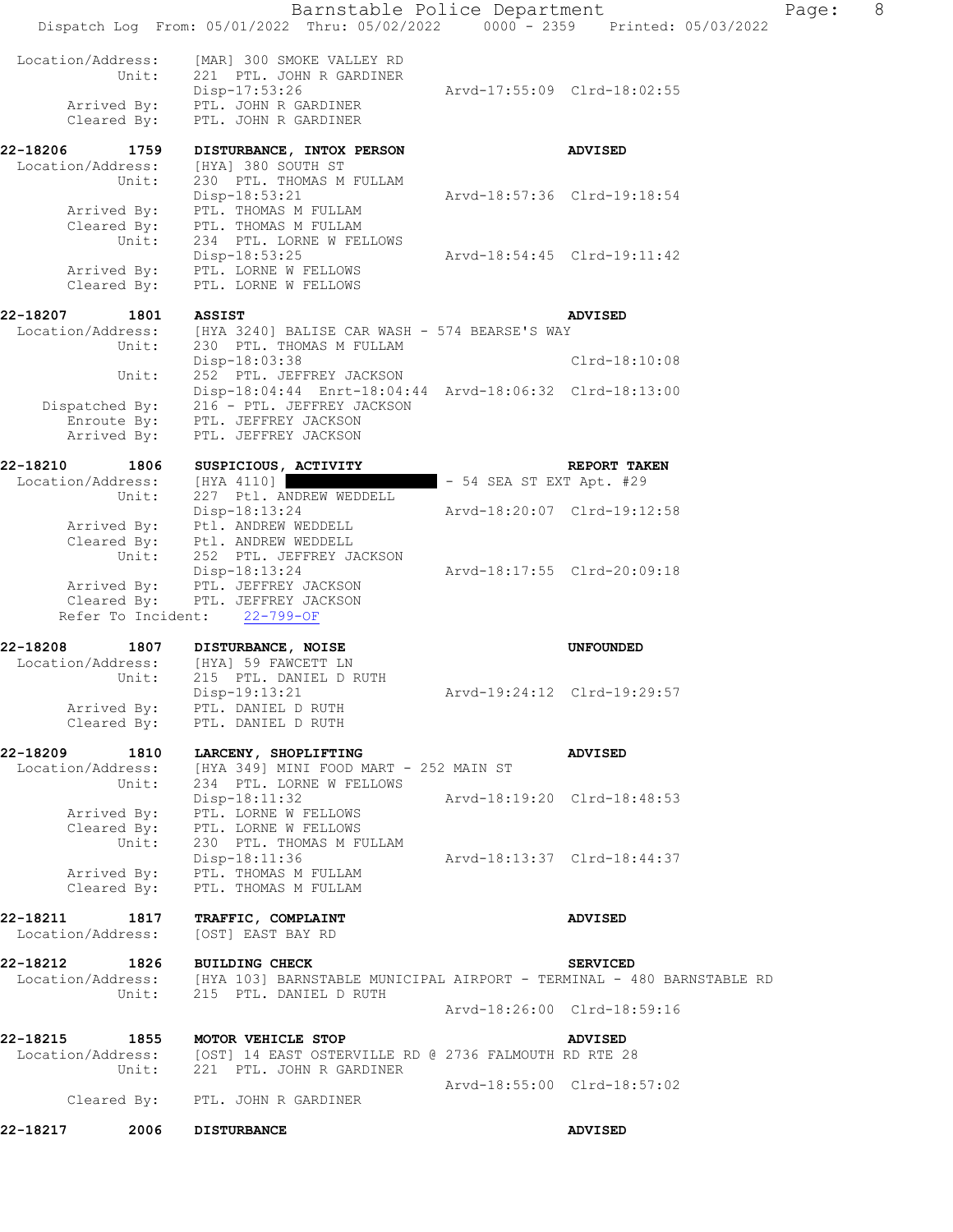| Location/Address:<br>[CEN] 60 DUNCAN LN<br>Unit:<br>221 PTL. JOHN R GARDINER<br>Disp-20:08:35<br>Arrived By:<br>PTL. JOHN R GARDINER                                                                                                                             | Arvd-20:12:50 Clrd-20:51:55 |
|------------------------------------------------------------------------------------------------------------------------------------------------------------------------------------------------------------------------------------------------------------------|-----------------------------|
| Cleared By: PTL. JOHN R GARDINER<br>Unit:<br>238 PTL. ANDREW A LONGMORE<br>Disp-20:08:38<br>PTL. ANDREW A LONGMORE<br>Arrived By:                                                                                                                                | Arvd-20:11:58 Clrd-20:49:54 |
| Cleared By:<br>PTL. ANDREW A LONGMORE                                                                                                                                                                                                                            |                             |
| 22-18219<br>2027<br>DISTURBANCE, NOISE<br>Location/Address:<br>[HYA] 57 WHITEHALL WAY<br>230 PTL. THOMAS M FULLAM<br>Unit:                                                                                                                                       | <b>ADVISED</b>              |
| $Disp-20:31:51$<br>PTL. THOMAS M FULLAM<br>Arrived By:<br>Unit:<br>215 PTL. DANIEL D RUTH                                                                                                                                                                        | Arvd-20:40:40 Clrd-20:42:38 |
| Disp-20:42:37                                                                                                                                                                                                                                                    | Arvd-20:42:39 Clrd-20:42:40 |
| 22-18221<br>2115<br>MOTOR VEHICLE STOP<br>Location/Address: [HYA] 6 BACON RD @ 75 BEARSE'S WAY<br>Unit:<br>223 Ptl. CORBIN KEATING                                                                                                                               | REPORT TAKEN                |
| PTL. CHRISTOPHER J LOBIANCO<br>Cleared By: Ptl. CORBIN KEATING<br>Refer To Summons:<br>$22 - 666 - AR$                                                                                                                                                           | Arvd-21:15:00 Clrd-21:35:31 |
| Summons: COSTADEARAUJO, HILTON K<br>Address: 33 HARBOR HILLS RD CENTERVILLE, MA<br>28<br>Age:                                                                                                                                                                    |                             |
| Charges:<br>LICENSE SUSPENDED, OP MV WITH                                                                                                                                                                                                                        |                             |
| 22-18222<br>2116<br><b>DISTURBANCE</b><br>Location/Address:<br>[CEN] 70 STAGE COACH RD Apt. #A3<br>Unit:<br>221 PTL. JOHN R GARDINER                                                                                                                             | <b>ADVISED</b>              |
| Disp-21:16:19<br>Arrived By:<br>PTL. JOHN R GARDINER<br>PTL. JOHN R GARDINER<br>Cleared By:                                                                                                                                                                      | Arvd-21:23:28 Clrd-21:30:20 |
| Unit:<br>238 PTL. ANDREW A LONGMORE<br>$Disp-21:16:23$<br>Arrived By: PTL. ANDREW A LONGMORE<br>Cleared By:<br>PTL. ANDREW A LONGMORE                                                                                                                            | Arvd-21:24:25 Clrd-21:29:04 |
| 22-18223                                                                                                                                                                                                                                                         |                             |
| 2122<br>DISTURBANCE, NOISE<br>Location/Address:<br>[HYA] 59 FAWCETT LN<br>215 PTL. DANIEL D RUTH<br>Unit:                                                                                                                                                        | <b>UNFOUNDED</b>            |
| Disp-21:24:06<br>Arrived By:<br>PTL. DANIEL D RUTH<br>Cleared By:<br>PTL. DANIEL D RUTH<br>Unit:<br>230 PTL. THOMAS M FULLAM                                                                                                                                     | Arvd-21:28:41 Clrd-21:38:42 |
| Disp-21:28:13 Enrt-21:28:14 Arvd-21:32:06 Clrd-21:36:50<br>Dispatched By:<br>319 - PTL. THOMAS M FULLAM<br>Enroute By:<br>PTL. THOMAS M FULLAM<br>Arrived By:<br>PTL. THOMAS M FULLAM<br>Cleared By:<br>PTL. THOMAS M FULLAM<br>Original Call #:<br>$22 - 18208$ |                             |
| 22-18227<br>2305<br>MOTOR VEHICLE STOP                                                                                                                                                                                                                           | VERBAL WARNING              |
| Location/Address:<br>[HYA] 327 WEST MAIN ST @ 4 PONTIAC ST<br>Unit:<br>234 PTL. LORNE W FELLOWS                                                                                                                                                                  |                             |
| Cleared By:<br>PTL. LORNE W FELLOWS<br>Unit:<br>230 PTL. THOMAS M FULLAM                                                                                                                                                                                         | Arvd-23:05:00 Clrd-23:14:37 |
| Disp-23:06:59 Enrt-23:06:59 Arvd-23:08:25 Clrd-23:14:23<br>Dispatched By:<br>319 - PTL. THOMAS M FULLAM<br>Enroute By:<br>PTL. THOMAS M FULLAM<br>Arrived By:<br>PTL. THOMAS M FULLAM<br>Cleared By:<br>PTL. THOMAS M FULLAM                                     |                             |

## **For Date: 05/02/2022 - Monday**

| 22-18230          | 0017 |  | MOTOR VEHICLE STOP                             |  |  |  | <b>CITATION ISSUED</b> |  |
|-------------------|------|--|------------------------------------------------|--|--|--|------------------------|--|
| Location/Address: |      |  | [HYA] 620 FALMOUTH RD RTE 28 @ 229 BUCKWOOD DR |  |  |  |                        |  |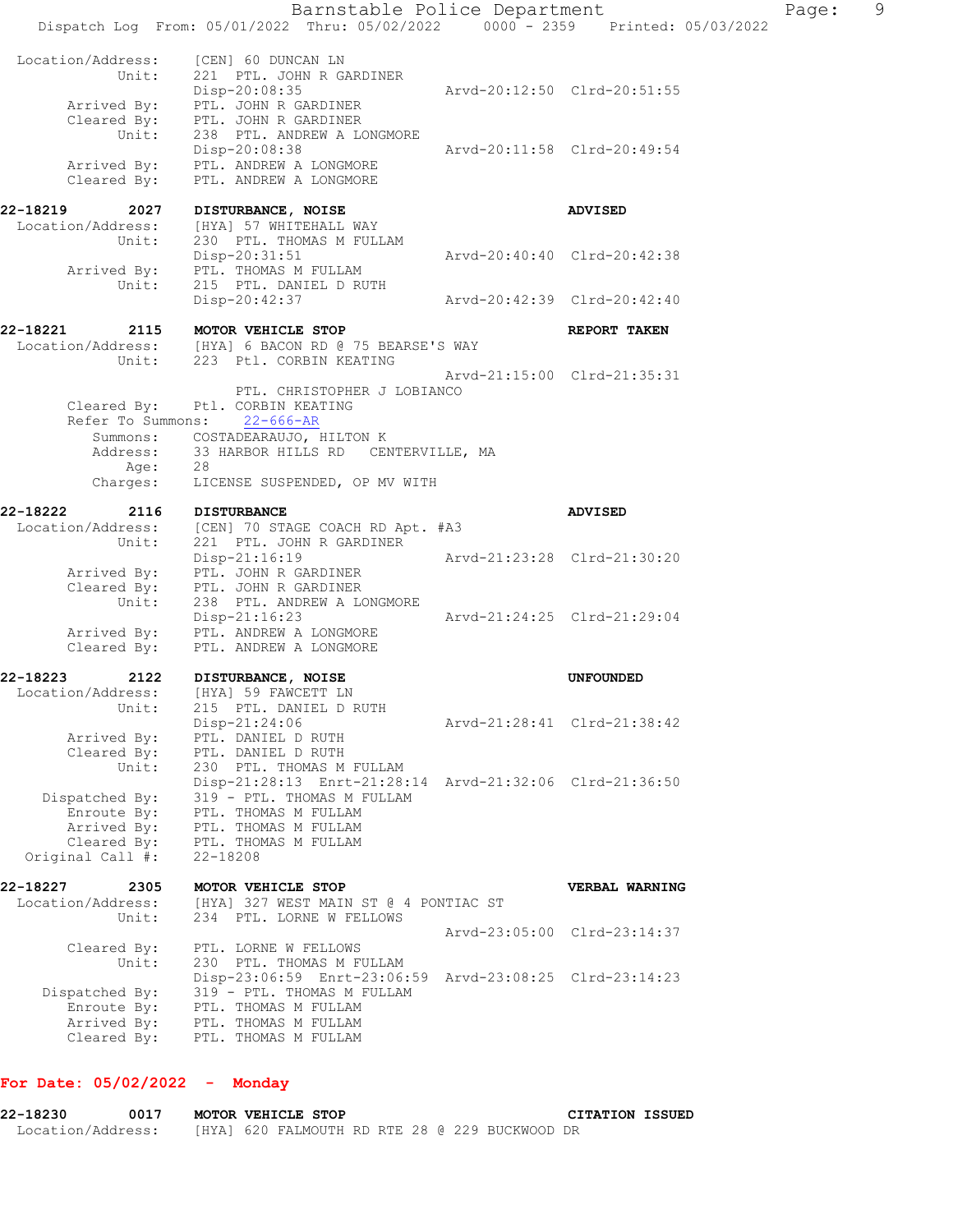|                                                             | Barnstable Police Department<br>Dispatch Log From: 05/01/2022 Thru: 05/02/2022 0000 - 2359 Printed: 05/03/2022 |                             | Page: | 10 |
|-------------------------------------------------------------|----------------------------------------------------------------------------------------------------------------|-----------------------------|-------|----|
| Unit:                                                       | 221 PTL. KRISTINA M GUSTAFSON                                                                                  | Arvd-00:17:00 Clrd-00:25:57 |       |    |
| Cleared By:<br>Unit:                                        | PTL. KRISTINA M GUSTAFSON<br>239 PTL. JONATHAN D MOORE                                                         |                             |       |    |
| Dispatched By:<br>Arrived By:<br>Cleared By:                | 321 - PTL. JONATHAN D MOORE<br>PTL. JONATHAN D MOORE<br>PTL. JONATHAN D MOORE                                  | Arvd-00:19:21 Clrd-00:25:35 |       |    |
| 22-18234<br>0141<br>Location/Address:<br>Unit:              | MOTOR VEHICLE STOP<br>[HYA] 11 ENTERPRISE RD @ 640 BEARSE'S WAY<br>221 PTL. KRISTINA M GUSTAFSON               | VERBAL WARNING              |       |    |
| Cleared By:<br>Unit:                                        | PTL. KRISTINA M GUSTAFSON<br>239 PTL. JONATHAN D MOORE                                                         | Arvd-01:41:00 Clrd-01:43:28 |       |    |
| Dispatched By:<br>Cleared By:                               | 321 - PTL. JONATHAN D MOORE<br>Arrived By: PTL. JONATHAN D MOORE<br>PTL. JONATHAN D MOORE                      | Arvd-01:42:50 Clrd-01:43:25 |       |    |
| 22-18235<br>0146<br>Location/Address:                       | SUSPICIOUS, MOTOR VEHICLE<br>[HYA] 181 CORPORATION ST @ 20 ENTERPRISE RD                                       | <b>SERVICED</b>             |       |    |
| Unit:<br>Cleared By:                                        | 239 PTL. JONATHAN D MOORE<br>PTL. JONATHAN D MOORE                                                             | Arvd-01:46:00 Clrd-01:49:26 |       |    |
| 22-18236<br>0156                                            |                                                                                                                | ALARM - FALSE               |       |    |
| Location/Address:<br>Unit:                                  | ALARM, COMMERCIAL<br>[HYA 1227] SAM DIEGO'S - 950 IYANNOUGH RD RTE 132<br>239 PTL. JONATHAN D MOORE            |                             |       |    |
| Arrived By:<br>Cleared By:                                  | Disp-01:57:38<br>PTL. JONATHAN D MOORE<br>PTL. JONATHAN D MOORE                                                | Arvd-01:58:40 Clrd-02:33:43 |       |    |
| Unit:                                                       | 250 SGT. KEVIN C FULLAM                                                                                        | Arvd-01:59:10 Clrd-02:32:35 |       |    |
| Dispatched By:<br>Arrived By:<br>Cleared By:<br>Unit:       | 278 - SGT. KEVIN C FULLAM<br>SGT. KEVIN C FULLAM<br>SGT. KEVIN C FULLAM<br>251 PTL. NOLAN R O'MELIA            |                             |       |    |
| Arrived By:<br>Cleared By:<br>Unit:                         | Disp-02:01:28<br>PTL. NOLAN R O'MELIA<br>PTL. NOLAN R O'MELIA<br>236 PTL. RILEY P SHEA                         | Arvd-02:03:39 Clrd-02:24:14 |       |    |
| Cleared By:                                                 | $Disp-02:01:38$<br>PTL. RILEY P SHEA                                                                           | Arvd-02:01:42 Clrd-02:26:45 |       |    |
| 22-18237<br>0158                                            | ASSIST, WELL BEING                                                                                             | <b>SERVICED</b>             |       |    |
| Location/Address:<br>Unit:                                  | [HYA 731] FAIRFIELD INN - 867 IYANNOUGH RD RTE 132<br>221 PTL. KRISTINA M GUSTAFSON                            |                             |       |    |
| Arrived By:<br>Cleared By:                                  | $Disp-02:00:49$<br>PTL. KRISTINA M GUSTAFSON<br>PTL. KRISTINA M GUSTAFSON                                      | Arvd-02:21:34 Clrd-02:28:27 |       |    |
| 22-18242<br>0403                                            | SUSPICIOUS, PERSON                                                                                             | <b>SERVICED</b>             |       |    |
| Location/Address:<br>Unit:                                  | [HYA 1818] CAPE COD REGIONAL TRANSIT AUTHORITY - 181 IYANNOUGH RD RTE 28<br>236 PTL. RILEY P SHEA              |                             |       |    |
| Arrived By:                                                 | Disp-04:07:04<br>PTL. RILEY P SHEA                                                                             | Arvd-04:10:01 Clrd-04:24:10 |       |    |
| Cleared By:<br>Unit:                                        | PTL. RILEY P SHEA<br>239 PTL. JONATHAN D MOORE<br>Disp-04:07:47 Enrt-04:07:47 Arvd-04:10:08 Clrd-04:20:53      |                             |       |    |
| Dispatched By:<br>Enroute By:<br>Arrived By:<br>Cleared By: | 321 - PTL. JONATHAN D MOORE<br>PTL. JONATHAN D MOORE<br>PTL. JONATHAN D MOORE<br>PTL. JONATHAN D MOORE         |                             |       |    |
| 22-18243<br>0404                                            | E911, SILENT CALL                                                                                              | <b>SERVICED</b>             |       |    |
| Location/Address:<br>Unit:                                  | 221 PTL. KRISTINA M GUSTAFSON                                                                                  |                             |       |    |
| Arrived By:                                                 | Disp-04:08:00<br>PTL. KRISTINA M GUSTAFSON                                                                     | Arvd-04:12:52 Clrd-04:19:48 |       |    |
| Cleared By:                                                 | PTL. KRISTINA M GUSTAFSON                                                                                      |                             |       |    |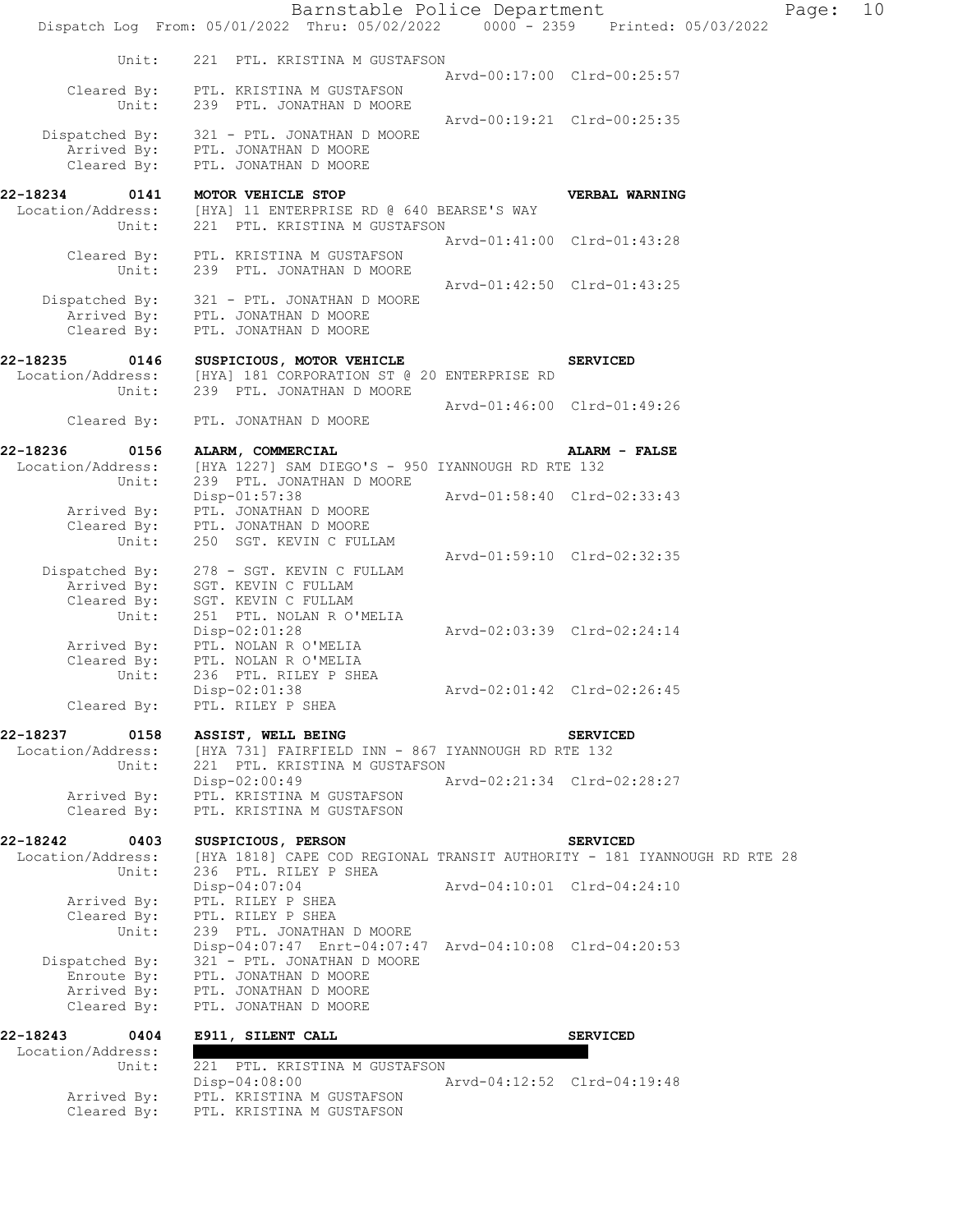Barnstable Police Department Fage: 11 Dispatch Log From: 05/01/2022 Thru: 05/02/2022 0000 - 2359 Printed: 05/03/2022 **22-18244 0444 HARASSMENT, UNWANTED SERVICED**  Location/Address: [HYA 2118] CUMBERLAND FARMS #2348 - 1171 IYANNOUGH RD RTE 132 Unit: 239 PTL. JONATHAN D MOORE Disp-04:47:09 Arvd-04:49:32 Clrd-05:06:07 Arrived By: PTL. JONATHAN D MOORE Cleared By: PTL. JONATHAN D MOORE Unit: 221 PTL. KRISTINA M GUSTAFSON Arvd-04:47:49 Clrd-04:57:17 Dispatched By: 322 - PTL. KRISTINA M GUSTAFSON Arrived By: PTL. KRISTINA M GUSTAFSON Cleared By: PTL. KRISTINA M GUSTAFSON **22-18245 0506 MOTOR VEHICLE STOP VERBAL WARNING**  Location/Address: [HYA] 100 FALMOUTH RD RTE 28 @ 180 WALTON AVE Unit: 236 PTL. RILEY P SHEA Arvd-05:06:00 Clrd-05:10:45 Cleared By: PTL. RILEY P SHEA **22-18246 0532 TRAFFIC, ENFORCEMENT ACTIVITY SERVICED**  Location/Address: [COT] SCHOOL ST Unit: 238 PTL. SEAN D CLEARY Arvd-05:45:58 Clrd-05:57:50 **22-18249 0558 TRAFFIC, ENFORCEMENT ACTIVITY SERVICED**  Location/Address: [MAR] SCHOOL ST Unit: 238 PTL. SEAN D CLEARY Arvd-06:11:46 Clrd-06:24:00 **22-18248 0611 BUILDING CHECK SERVICED**  Location/Address: [HYA 103] BARNSTABLE MUNICIPAL AIRPORT - TERMINAL - 480 BARNSTABLE RD Unit: 236 PTL. RILEY P SHEA Arvd-06:11:40 Clrd-07:30:27 **22-18250 0615 TRAFFIC, ENFORCEMENT ACTIVITY SERVICED**  Location/Address: [CEN] 16 OAK ST @ 1154 OLD STAGE RD Unit: 223 PTL. KEVIN R MCNAMARA Arvd-06:16:05 Clrd-06:31:47 Cleared By: PTL. DENISE A BALDNER Unit: 223 PTL. KEVIN R MCNAMARA Disp-06:33:55 Arvd-06:37:34 Clrd-07:16:56 Dispatched By: 329 - PTL. DENISE A BALDNER **22-18251 0617 TRAFFIC, ENFORCEMENT ACTIVITY SERVICED**  Location/Address: [BAR] MARY DUNN RD Unit: 221 PTL. KRISTINA M GUSTAFSON Arvd-06:17:47 Clrd-06:53:31 **22-18252 0626 TRAFFIC, ENFORCEMENT ACTIVITY SERVICED**  Location/Address: [HYA] 111 BASSETT LN @ 112 STEVENS ST Unit: 239 PTL. JONATHAN D MOORE Arvd-06:27:45 Clrd-07:08:30 **22-18253 0627 ASSIST SERVICED**  Location/Address: [COT] 100 TROUT BROOK RD Unit: 223 PTL. KEVIN R MCNAMARA Disp-06:31:47 Clrd-06:33:55 Unit: 238 PTL. SEAN D CLEARY Disp-06:33:49<br>PTL. SEAN D CLEARY<br>PTL. SEAN D CLEARY Arrived By: PTL. SEAN D CLEARY Cleared By: PTL. SEAN D CLEARY **22-18256 0650 SUSPICIOUS, PERSON SERVICED**  Location/Address: [HYA 1020] ST. FRANCIS XAVIER PREPATORY SCHOOL - 33 CROSS ST **22-18255 0651 SUSPICIOUS, PERSON SERVICED**  Location/Address: [HYA 955] SAINT JOHN PAUL II HIGH SCHOOL - 120 HIGH SCHOOL RD Unit: 250 SGT. KEVIN C FULLAM Arvd-06:52:18 Clrd-07:21:52 Unit: 221 PTL. KRISTINA M GUSTAFSON Arvd-07:01:41 Clrd-07:24:35 Dispatched By: 322 - PTL. KRISTINA M GUSTAFSON Arrived By: PTL. KRISTINA M GUSTAFSON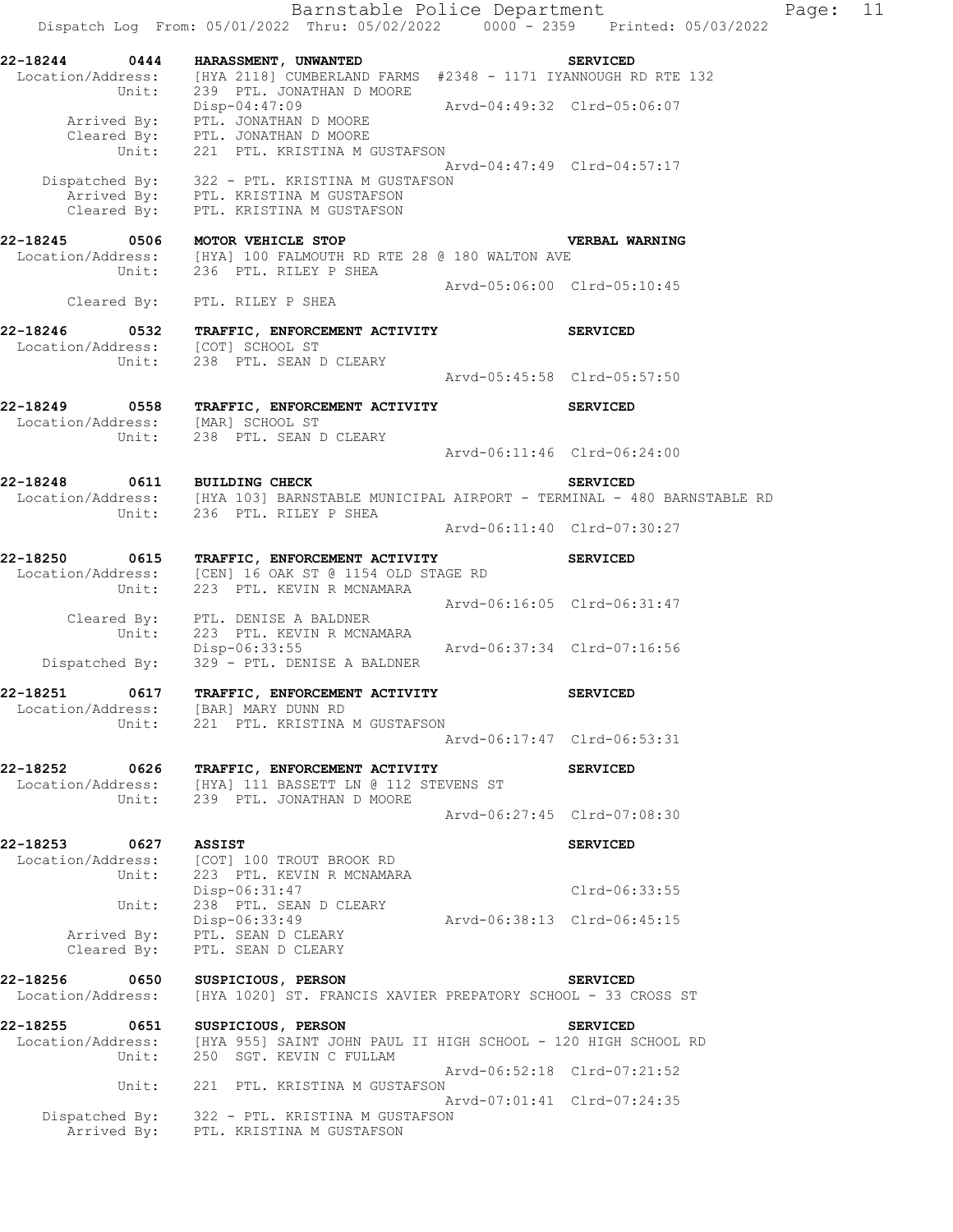|                                                | Barnstable Police Department<br>Dispatch Log From: 05/01/2022 Thru: 05/02/2022 0000 - 2359 Printed: 05/03/2022                              |                             |                             | Page: | 12 |
|------------------------------------------------|---------------------------------------------------------------------------------------------------------------------------------------------|-----------------------------|-----------------------------|-------|----|
|                                                | Cleared By: DISPATCHER HALEY R HOLLANDER<br>Unit: 239 PTL. JONATHAN D MOORE                                                                 | Arvd-07:12:58 Clrd-07:19:15 |                             |       |    |
| Cleared By:                                    | Dispatched By: 321 - PTL. JONATHAN D MOORE<br>Arrived By: PTL. JONATHAN D MOORE<br>PTL. JONATHAN D MOORE                                    |                             |                             |       |    |
| 22-18263<br>Unit:                              | 0720 HARASSMENT, UNWANTED<br>Location/Address: [HYA 9] BARNSTABLE HIGH SCHOOL - 744 WEST MAIN ST<br>222 PTL. DENNIS M STAMPFL               |                             | <b>SERVICED</b>             |       |    |
|                                                |                                                                                                                                             | Arvd-07:20:00 Clrd-08:23:54 |                             |       |    |
| Unit:                                          | 22-18257 0725 ACCIDENT, PROPERTY DAMAGE<br>Location/Address: [MAR] 1900 SOUTH COUNTY RD @ 3200 FALMOUTH RD RTE 28<br>238 PTL. SEAN D CLEARY |                             | <b>ADVISED</b>              |       |    |
| Cleared By:                                    | PTL. SEAN D CLEARY                                                                                                                          | Arvd-07:25:00 Clrd-07:50:43 |                             |       |    |
| 22-18275<br>0730                               |                                                                                                                                             |                             |                             |       |    |
| Location/Address:                              | TRAFFIC, CONTROL<br>[HYA 120] BARNSTABLE INTERMEDIATE SCHOOL - 895 FALMOUTH RD RTE 28                                                       |                             | <b>SERVICED</b>             |       |    |
|                                                | 22-18258 0758 HARASSMENT, TRESPASS                                                                                                          |                             | <b>SERVICED</b>             |       |    |
| Unit:                                          | Location/Address: [HYA 112] CAPE COD HOSPITAL - 27 PARK ST<br>227 Ptl. ANDREW WEDDELL                                                       |                             |                             |       |    |
| Arrived By:                                    | Disp-08:00:06<br>Ptl. ANDREW WEDDELL<br>Cleared By: Ptl. ANDREW WEDDELL                                                                     | Arvd-08:13:45 Clrd-08:25:30 |                             |       |    |
| Unit:                                          | 240 SGT. MARK BUTLER                                                                                                                        | Arvd-08:12:21 Clrd-08:22:22 |                             |       |    |
| Cleared By:                                    | Dispatched By: 241 - SGT. MARK BUTLER<br>Arrived By: SGT. MARK BUTLER<br>SGT. MARK BUTLER                                                   |                             |                             |       |    |
| 22-18259<br>0806                               | TRAFFIC, ENFORCEMENT ACTIVITY                                                                                                               |                             | <b>SERVICED</b>             |       |    |
| Location/Address:<br>Unit:                     | [HYA 17] CHRISTMAS TREE PLAZA - 655 IYANNOUGH RD RTE 132<br>233 SGT. CHRISTOPHER R ROSS                                                     |                             |                             |       |    |
| Unit:                                          | 233 SGT. CHRISTOPHER R ROSS                                                                                                                 |                             | Arvd-08:07:05 Clrd-08:16:43 |       |    |
|                                                | Disp-08:22:04                                                                                                                               | Arvd-08:22:08 Clrd-08:26:15 |                             |       |    |
| Unit:                                          | 233 SGT. CHRISTOPHER R ROSS<br>Disp-08:31:19                                                                                                | Arvd-08:31:20 Clrd-08:34:27 |                             |       |    |
| Unit:                                          | 233 SGT. CHRISTOPHER R ROSS<br>Disp-08:39:26                                                                                                |                             | Arvd-08:39:35 Clrd-08:39:56 |       |    |
| Unit:                                          | 233 SGT. CHRISTOPHER R ROSS<br>$Disp-08:44:46$                                                                                              |                             | Arvd-08:44:48 Clrd-09:08:00 |       |    |
| Unit:                                          | 233 SGT. CHRISTOPHER R ROSS                                                                                                                 |                             |                             |       |    |
| Unit:                                          | $Disp-09:12:05$<br>233 SGT. CHRISTOPHER R ROSS                                                                                              |                             | Arvd-09:12:15 Clrd-09:12:28 |       |    |
| Unit:                                          | Disp-09:23:20<br>233 SGT. CHRISTOPHER R ROSS                                                                                                | Arvd-09:23:22 Clrd-09:24:24 |                             |       |    |
|                                                | Disp-09:29:00                                                                                                                               |                             | Arvd-09:29:36 Clrd-09:43:19 |       |    |
| 22-18260<br>0816<br>Location/Address:<br>Unit: | MOTOR VEHICLE STOP<br>[HYA 17] CHRISTMAS TREE PLAZA - 655 IYANNOUGH RD RTE 132<br>233 SGT. CHRISTOPHER R ROSS                               |                             | <b>CITATION ISSUED</b>      |       |    |
|                                                |                                                                                                                                             |                             | Arvd-08:16:43 Clrd-08:21:54 |       |    |
| 22-18262<br>0823<br>Location/Address:          | <b>PRISONER, ESCORT</b><br>[BAR 71] BARNSTABLE FIRST DISTRICT COURT - 3195 MAIN ST RTE 6A                                                   |                             | <b>SERVICED</b>             |       |    |
| Unit:                                          | 229 PTL. MATTHEW J MELIA<br>Disp-08:23:37                                                                                                   | Arvd-08:28:26 Clrd-08:34:24 |                             |       |    |
| Arrived By:<br>Cleared By:<br>Unit:            | PTL. MATTHEW J MELIA<br>PTL. MATTHEW J MELIA<br>213 PTL. BRAILA C ROY                                                                       |                             |                             |       |    |
| Arrived By:<br>Cleared By:                     | Disp-08:23:47 Arvd-08:28:47 Clrd-08:34:46<br>DISPATCHER DESIREE L ROBINSON<br>PTL. BRAILA C ROY                                             |                             |                             |       |    |
| 22-18264<br>0826                               | MOTOR VEHICLE STOP                                                                                                                          |                             | <b>CITATION ISSUED</b>      |       |    |
| Unit:                                          | Location/Address: [HYA 17] CHRISTMAS TREE PLAZA - 655 IYANNOUGH RD RTE 132<br>233 SGT. CHRISTOPHER R ROSS                                   |                             | Arvd-08:26:15 Clrd-08:31:00 |       |    |
|                                                |                                                                                                                                             |                             |                             |       |    |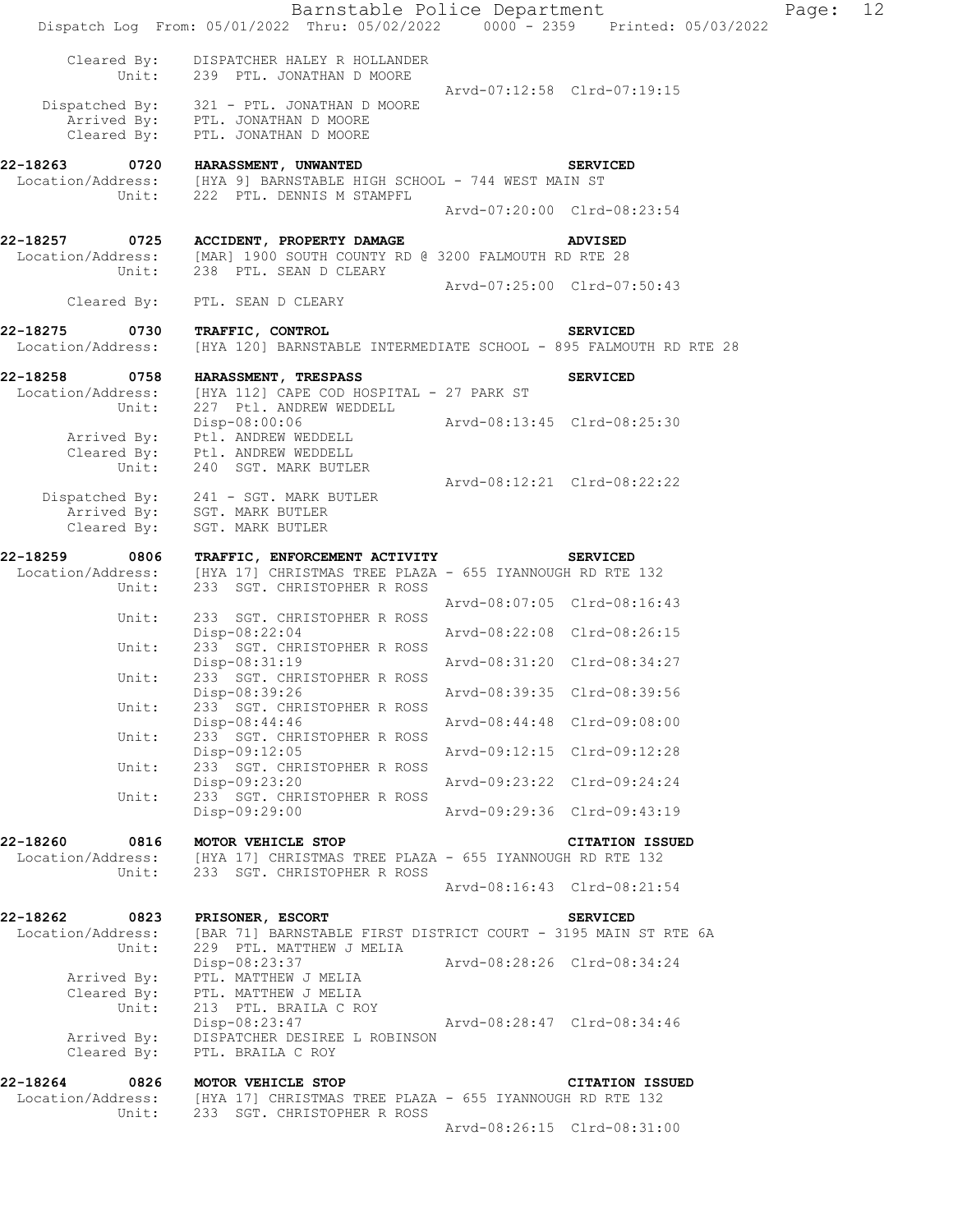Arvd-08:34:27 Clrd-08:39:18

**22-18266 0839 MOTOR VEHICLE STOP CITATION ISSUED**  Location/Address: [HYA 17] CHRISTMAS TREE PLAZA - 655 IYANNOUGH RD RTE 132 Unit: 233 SGT. CHRISTOPHER R ROSS Arvd-08:39:56 Clrd-08:44:38

**22-18268 0907 MOTOR VEHICLE STOP VERBAL WARNING**  Location/Address: [HYA 230] CHRISTMAS TREE SHOPS - 655 IYANNOUGH RD RTE 132 Unit: 233 SGT. CHRISTOPHER R ROSS Arvd-09:08:00 Clrd-09:12:02

**22-18271 0912 MOTOR VEHICLE STOP CITATION ISSUED**  Location/Address: [HYA 1977] LUKES LIQUORS / AJ LUKES OF HYANNIS - 395 BARNSTABLE RD Unit: 233 SGT. CHRISTOPHER R ROSS Arvd-09:12:28 Clrd-09:21:02

**22-18272 0913 TRAFFIC, RADAR SERVICED**  [MAR] 1285 OSTERVILLE W BARNSTABLE RD @ 22 STONE BRIDGE LN<br>403 PTL. DOUGLAS M PALMER Unit: 403 PTL. DOUGLAS M PALMER Arvd-09:13:18 Clrd-10:15:00

Cleared By: DISPATCHER DESIREE L ROBINSON

Unit: 233 SGT. CHRISTOPHER R ROSS

**22-18274 0924 MOTOR VEHICLE STOP CITATION ISSUED**  Location: [HYA 1368] AIRPORT ROTARY Unit: 233 SGT. CHRISTOPHER R ROSS Arvd-09:24:24 Clrd-09:28:56

**22-18277 0942 HOMELESS TRESPASS/UNWANTED SERVICED**  Location/Address: [HYA] 94 STEVENS ST Unit: 229 PTL. MATTHEW J MELIA Arvd-09:42:00 Clrd-09:46:31 Cleared By: PTL. MATTHEW J MELIA Unit: 230 PTL. DAVID D HEISE Disp-09:43:18 Arvd-09:43:20 Clrd-09:52:43 Cleared By: PTL. DAVID D HEISE

**22-18278 0943 TRAFFIC, ENFORCEMENT ACTIVITY SERVICED**  Location/Address: [HYA] 516 BEARSE'S WAY @ 380 FALMOUTH RD RTE 28 Unit: 233 SGT. CHRISTOPHER R ROSS Arvd-09:43:42 Clrd-09:57:18<br>Unit: 233 SGT. CHRISTOPHER R ROSS 233 SGT. CHRISTOPHER R ROSS Disp-09:57:54 Arvd-09:58:03 Clrd-10:11:23

**22-18279 0957 MOTOR VEHICLE STOP VERBAL WARNING**  Location/Address: [HYA] 640 BEARSE'S WAY @ 11 ENTERPRISE RD Unit: 233 SGT. CHRISTOPHER R ROSS Arvd-09:57:18 Clrd-09:57:46

**22-18281 0959 ASSIST, WELL BEING GONE ON ARRIVAL**  Location/Address: [HYA 112] CAPE COD HOSPITAL - 27 PARK ST Unit: 230 PTL. DAVID D HEISE Disp-10:02:27 Arvd-10:11:01 Clrd-10:21:06

**22-18283 1010 DISTURBANCE SERVICED**  Location/Address: [HYA 11] HYANNIS VILLAGE GREEN - 365 MAIN ST Unit: 240 SGT. MARK BUTLER Disp-10:11:36 Arvd-10:13:19 Clrd-10:16:46 Arrived By: DISPATCHER DESIREE L ROBINSON Cleared By: SGT. MARK BUTLER Unit: 221 PTL. JOHN R GARDINER Disp-10:11:39 Clrd-10:13:17 Cleared By: DISPATCHER DESIREE L ROBINSON

**22-18282 1011 MOTOR VEHICLE STOP CITATION ISSUED**  Location/Address: [HYA 133] AM / PM CONVENIENCE - 489 BEARSE'S WAY Unit: 233 SGT. CHRISTOPHER R ROSS Arvd-10:11:23 Clrd-10:18:26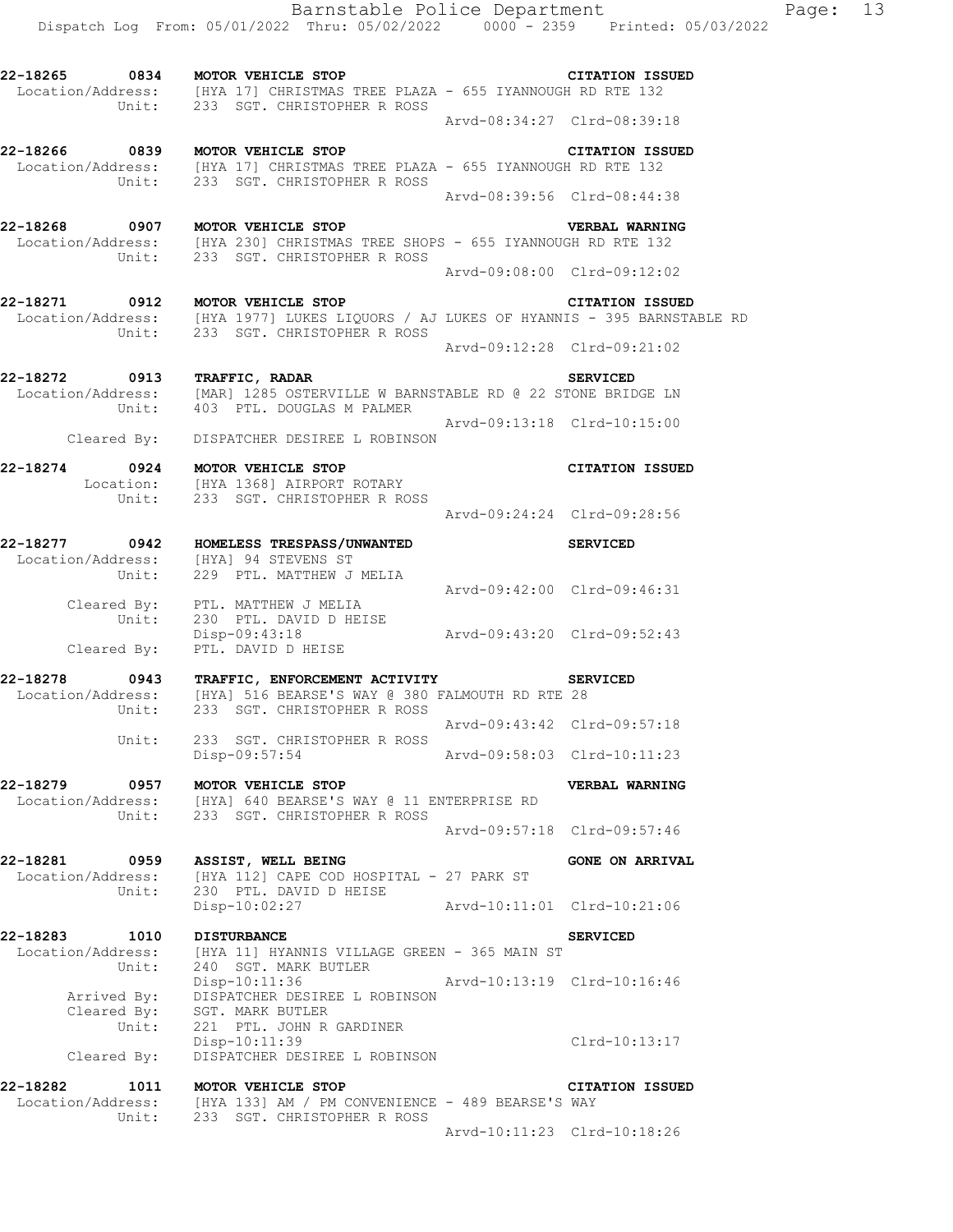| 22-18285 1013<br>Location/Address: | SUSPICIOUS, ACTIVITY<br>[MAR] 45 NEW HAVEN AVE                                                                                            |                             | <b>ADVISED</b>                                                                                                                   |
|------------------------------------|-------------------------------------------------------------------------------------------------------------------------------------------|-----------------------------|----------------------------------------------------------------------------------------------------------------------------------|
| 22-18286<br>1015<br>Unit:          | MOTOR VEHICLE STOP<br>403 PTL. DOUGLAS M PALMER                                                                                           |                             | <b>CITATION ISSUED</b><br>Location/Address: [MAR 1125] BARNSTABLE COUNTY SHERIFF'S YOUTH RANCH - 1445 OSTERVILLE W BARNSTABLE RD |
| Cleared By:                        | PTL. DOUGLAS M PALMER                                                                                                                     | Arvd-10:15:00 Clrd-10:24:07 |                                                                                                                                  |
|                                    |                                                                                                                                           |                             |                                                                                                                                  |
| 22-18287<br>Unit:                  | 1017 ASSIST, CIVIL<br>Location/Address: [HYA 103] BARNSTABLE MUNICIPAL AIRPORT - TERMINAL - 480 BARNSTABLE RD<br>215 PTL. DENNIS M NOONAN |                             | <b>SERVICED</b>                                                                                                                  |
|                                    |                                                                                                                                           | Arvd-10:17:00 Clrd-10:30:04 |                                                                                                                                  |
| 22-18288<br>1023                   | <b>TRAFFIC, ENFORCEMENT ACTIVITY</b><br>Location/Address: [HYA 215] CAPE COD 5 CENTS SAVINGS BANK - 171 FALMOUTH RD RTE 28                |                             | <b>SERVICED</b>                                                                                                                  |
| Unit:                              | 233 SGT. CHRISTOPHER R ROSS                                                                                                               | Arvd-10:23:53 Clrd-10:29:01 |                                                                                                                                  |
| Unit:                              | 233 SGT. CHRISTOPHER R ROSS<br>Disp-10:35:57                                                                                              | Arvd-10:35:58 Clrd-10:43:55 |                                                                                                                                  |
| Unit:                              | 233 SGT. CHRISTOPHER R ROSS<br>$Disp-10:50:10$                                                                                            | Arvd-10:50:11 Clrd-11:03:55 |                                                                                                                                  |
| Unit:                              | 233 SGT. CHRISTOPHER R ROSS<br>Disp-11:06:16                                                                                              | Arvd-11:06:19 Clrd-11:06:38 |                                                                                                                                  |
|                                    |                                                                                                                                           |                             |                                                                                                                                  |
| 22-18290<br>Unit:                  | 1028 MOTOR VEHICLE STOP<br>Location/Address: [HYA 3931] RALPH J PERRY, INC. - 96 FALMOUTH RD RTE 28<br>233 SGT. CHRISTOPHER R ROSS        |                             | <b>CITATION ISSUED</b>                                                                                                           |
|                                    |                                                                                                                                           | Arvd-10:29:01 Clrd-10:35:44 |                                                                                                                                  |
| 22-18292                           | 1043 MOTOR VEHICLE STOP                                                                                                                   |                             | <b>CITATION ISSUED</b>                                                                                                           |
| Unit:                              | Location/Address: [HYA 215] CAPE COD 5 CENTS SAVINGS BANK - 171 FALMOUTH RD RTE 28<br>233 SGT. CHRISTOPHER R ROSS                         |                             |                                                                                                                                  |
|                                    |                                                                                                                                           | Arvd-10:43:55 Clrd-10:50:01 |                                                                                                                                  |
| 22-18294<br>1049                   | <b>DISTURBANCE</b>                                                                                                                        |                             | <b>SERVICED</b>                                                                                                                  |
| Location/Address:<br>Unit:         | [HYA 1120] St. Joseph's House - 77 WINTER ST<br>227 Ptl. ANDREW WEDDELL                                                                   |                             |                                                                                                                                  |
| Dispatched By:                     | $Disp-10:50:19$<br>877 - DISPATCHER JOHN H COULOMBE                                                                                       | Arvd-10:53:14 Clrd-11:09:06 |                                                                                                                                  |
|                                    | Arrived By: Ptl. ANDREW WEDDELL<br>Cleared By: Ptl. ANDREW WEDDELL<br>Ptl. ANDREW WEDDELL                                                 |                             |                                                                                                                                  |
| Unit:                              | 230 PTL. DAVID D HEISE                                                                                                                    |                             |                                                                                                                                  |
| Dispatched By:                     | Disp-10:50:23<br>877 - DISPATCHER JOHN H COULOMBE                                                                                         | Arvd-10:51:05 Clrd-11:07:52 |                                                                                                                                  |
|                                    | Arrived By: DISPATCHER JOHN H COULOMBE<br>Cleared By: PTL. DAVID D HEISE                                                                  |                             |                                                                                                                                  |
| 22-18296 1103 MOTOR VEHICLE STOP   |                                                                                                                                           |                             | <b>VERBAL WARNING</b>                                                                                                            |
|                                    | Location/Address: [HYA 828] SPEEDWAY - 149 NORTH ST<br>Unit: 233 SGT. CHRISTOPHER R ROSS                                                  |                             |                                                                                                                                  |
|                                    |                                                                                                                                           | Arvd-11:03:55 Clrd-11:06:01 |                                                                                                                                  |
|                                    | 22-18298 1111 MOTOR VEHICLE STOP                                                                                                          |                             | <b>CITATION ISSUED</b>                                                                                                           |
|                                    | Location/Address: [HYA] 68 CENTER ST @ 4 ELM AVE<br>Unit: 233 SGT. CHRISTOPHER R ROSS                                                     |                             |                                                                                                                                  |
|                                    | Cleared By: SGT. CHRISTOPHER R ROSS                                                                                                       | Arvd-11:11:00 Clrd-11:19:26 |                                                                                                                                  |
| 22-18301 1123 TRAFFIC, COMPLAINT   |                                                                                                                                           |                             | <b>SERVICED</b>                                                                                                                  |
| Location/Address:<br>Unit:         | [HYA 702] CUMBERLAND FARMS #2295 - 375 BARNSTABLE RD<br>227 Ptl. ANDREW WEDDELL                                                           |                             |                                                                                                                                  |
| Arrived By:                        | Disp-11:23:58<br>Ptl. ANDREW WEDDELL                                                                                                      | Arvd-11:25:52 Clrd-11:30:26 |                                                                                                                                  |
| Cleared By:                        | Ptl. ANDREW WEDDELL                                                                                                                       |                             |                                                                                                                                  |
| Location/Address:                  | 22-18302 1123 ASSIST, KEEP PEACE<br>[BAR] 4039 MAIN ST RTE 6A                                                                             |                             | <b>SERVICED</b>                                                                                                                  |
| Unit:                              | 213 PTL. BRAILA C ROY                                                                                                                     |                             |                                                                                                                                  |
|                                    | Disp-11:24:58<br>Arrived By: PTL. BRAILA C ROY                                                                                            | Arvd-11:38:10 Clrd-12:24:06 |                                                                                                                                  |
|                                    |                                                                                                                                           |                             |                                                                                                                                  |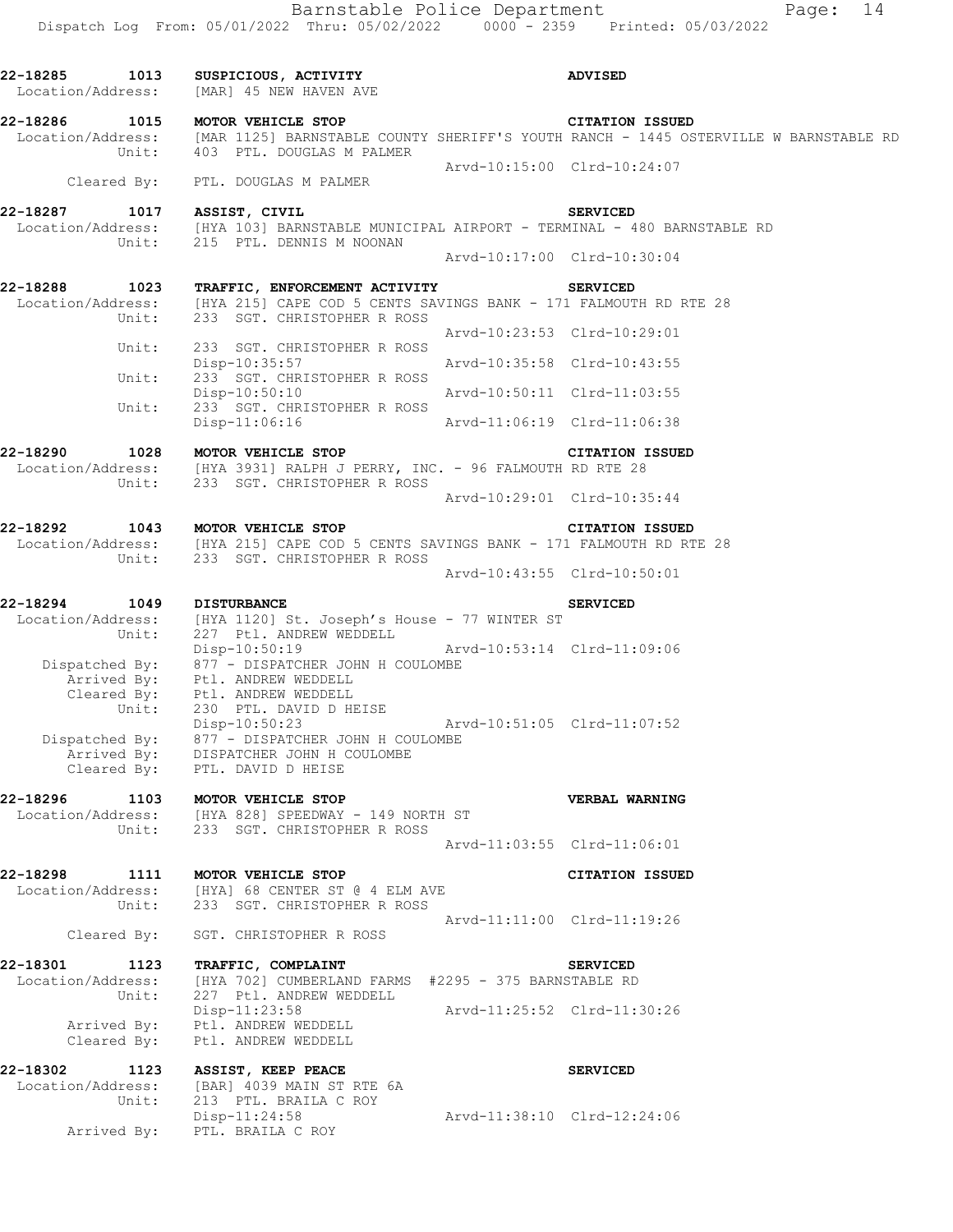Barnstable Police Department Page: 15 Dispatch Log From: 05/01/2022 Thru: 05/02/2022 0000 - 2359 Printed: 05/03/2022 Cleared By: PTL. BRAILA C ROY **22-18303 1126 MOTOR VEHICLE STOP CITATION ISSUED**  Location/Address: [HYA] 120 CENTER ST @ 0 DYNAFLOW DR Unit: 233 SGT. CHRISTOPHER R ROSS Arvd-11:26:47 Clrd-11:31:53 **22-18305 1131 SUSPICIOUS, ACTIVITY REPORT TAKEN**  Location/Address: [HYA 491] FRESH KETCH - 462 MAIN ST Unit: 227 Ptl. ANDREW WEDDELL Disp-11:33:40 Arvd-11:37:15 Clrd-12:03:40 Arrived By: Ptl. ANDREW WEDDELL Cleared By: DISPATCHER DESIREE L ROBINSON Unit: 202 LT. MICHAEL J CLARK Disp-11:35:09 Arvd-11:44:19 Clrd-12:02:27 Arrived By: DISPATCHER DESIREE L ROBINSON Cleared By: LT. MICHAEL J CLARK Refer To Incident: 22-801-OF **22-18307** 1146 DISTURBANCE, FIGHT **REPORT TAKEN** Location/Address: [HYA] DAILY PAPER ON MAIN - 546 MAIN ST Unit: 221 PTL. JOHN R GARDINER Disp-11:46:45 Arvd-11:47:28 Clrd-12:26:58 Arrived By: DISPATCHER DESIREE L ROBINSON Cleared By: PTL. JOHN R GARDINER Unit: 240 SGT. MARK BUTLER<br>Disp-11:46:51 Arvd-11:47:34 Clrd-12:20:44 Arrived By: DISPATCHER DESIREE L ROBINSON Cleared By: SGT. MARK BUTLER Refer To Incident: 22-802-OF **22-18310 1205 ASSIST SERVICED**  Location/Address: [HYA 112] CAPE COD HOSPITAL - 27 PARK ST Apt. #EC38 Unit: 229 PTL. MATTHEW J MELIA Disp-12:07:32 Arvd-12:33:51 Clrd-12:34:00 Arrived By: DISPATCHER JOHN H COULOMBE Cleared By: DISPATCHER JOHN H COULOMBE Unit: 227 Ptl. ANDREW WEDDELL Disp-12:07:38 Arvd-12:13:46 Clrd-12:33:26 Arrived By: Ptl. ANDREW WEDDELL Cleared By: Ptl. ANDREW WEDDELL Unit: 202 LT. MICHAEL J CLARK Disp-12:08:28 Arvd-12:33:53 Clrd-12:33:56 Arrived By: DISPATCHER JOHN H COULOMBE **22-18312 1235 ACCIDENT, PROPERTY DAMAGE REPORT TAKEN**  Location/Address: [COT] 1600 SANTUIT-NEWTOWN RD @ 4550 FALMOUTH RD RTE 28 Unit: 238 PTL. THOMAS J HARMON Disp-12:35:51 Arvd-12:39:43 Clrd-13:00:04 Arrived By: PTL. EVAN M HAUSSMANN Cleared By: PTL. EVAN M HAUSSMANN Refer To Accident: 22-315-AC **22-18313 1255 MOTOR VEHICLE STOP ADVISED**  Location/Address: [CEN] 1195 FALMOUTH RD RTE 28 @ 1074 WEST MAIN ST Unit: 202 LT. MICHAEL J CLARK Arvd-12:55:00 Clrd-12:58:14 Cleared By: LT. MICHAEL J CLARK **22-18314 1306 HARASSMENT, UNWANTED ADVISED**  Location/Address: [OST 1026] GALLAGHER, ANNMARIE - 240 TOWER HILL RD Unit: 231 PTL. MICHAEL J PUNTONIO Disp-13:09:20 Arvd-13:16:49 Clrd-13:27:04 Arrived By: PTL. MICHAEL J PUNTONIO Cleared By: PTL. MICHAEL J PUNTONIO **22-18316 1311 ASSIST, KEEP PEACE SERVICED**  Location/Address: [CEN] 126 ASHLEY DR Unit: 240 SGT. MARK BUTLER Arvd-13:11:41 Clrd-13:44:42 **22-18318 1314 E911, HANGUP UNFOUNDED**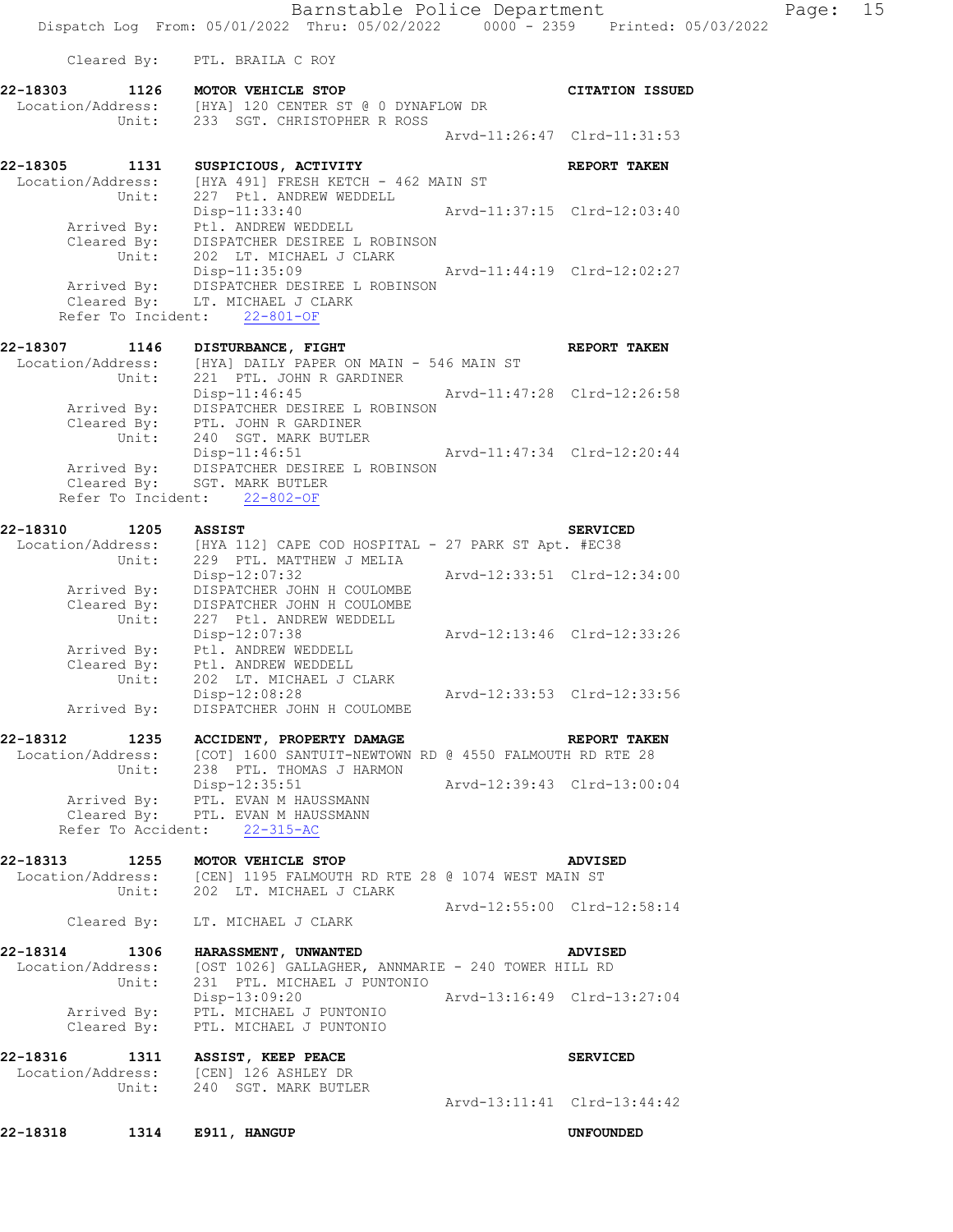Barnstable Police Department Fage: 16 Dispatch Log From: 05/01/2022 Thru: 05/02/2022 0000 - 2359 Printed: 05/03/2022 Location/Address: [HYA 9] BARNSTABLE HIGH SCHOOL - 744 WEST MAIN ST<br>Unit: 235 SGT. EUGENE M DESRUISSEAUX 235 SGT. EUGENE M DESRUISSEAUX Disp-13:20:27 Arvd-13:20:31 Clrd-13:20:33 **22-18321 1350 ASSIST, OTHER AGENCY SERVICED**  Location/Address: [BAR 71] BARNSTABLE FIRST DISTRICT COURT - 3195 MAIN ST RTE 6A Unit: 240 SGT. MARK BUTLER Arvd-13:50:56 Clrd-14:05:45 **22-18322 1352 DISTURBANCE ADVISED**  Location/Address: [HYA 2802] SPEEDWAY & DUNKIN DONUTS - 317 FALMOUTH RD RTE 28 Unit: 221 PTL. JOHN R GARDINER Disp-13:53:17 Arvd-13:54:15 Clrd-14:09:04 Dispatched By: 864 - DISPATCHER DESIREE L ROBINSON Arrived By: DISPATCHER DESIREE L ROBINSON Cleared By: PTL. JOHN R GARDINER Unit: 229 PTL. MATTHEW J MELIA Disp-13:53:23 Arvd-13:57:14 Clrd-14:01:11 Dispatched By: 864 - DISPATCHER DESIREE L ROBINSON Arrived By: PTL. MATTHEW J MELIA Cleared By: PTL. MATTHEW J MELIA **22-18325 1359 PROPERTY, LOST ADVISED**  Location/Address: [HYA 112] CAPE COD HOSPITAL - 27 PARK ST **22-18328 1409 E911, SILENT CALL UNFOUNDED**  Location/Address: [HYA] 115 ENTERPRISE RD Unit: 227 Ptl. ANDREW WEDDELL Disp-14:09:42 Arvd-14:14:22 Clrd-14:18:47 Arrived By: Ptl. ANDREW WEDDELL **22-18329 1411 MOTOR VEHICLE STOP ADVISED**  Location/Address: [HYA] 285 WINTER ST @ 4 MULBERRY ST Unit: 221 PTL. JOHN R GARDINER Arvd-14:11:00 Clrd-14:12:33 Cleared By: PTL. JOHN R GARDINER **22-18330 1412 ASSIST, CIVIL ADVISED**  Location/Address: [HYA] 105 UNCLE WILLIES WAY<br>Unit: 229 PTL. MATTHEW J MELIA<br>Disp-14:14:16 229 PTL. MATTHEW J MELIA Disp-14:14:16 Arvd-14:22:10 Clrd-14:35:02 Arrived By: PTL. MATTHEW J MELIA Cleared By: PTL. MATTHEW J MELIA **22-18331 1424 PROPERTY, LOST SERVICED**  Location/Address: [HYA 124] BARNSTABLE POLICE DEPARTMENT - 1200 PHINNEY'S LN **22-18332 1426 TRAFFIC, COMPLAINT SERVICED**  Location/Address: [BAR] 58 COUNTRY CLUB DR @ 8 MERION WAY Unit: 213 PTL. BRAILA C ROY Disp-14:27:40 Clrd-14:29:47 Unit: 403 PTL. DOUGLAS M PALMER Disp-14:29:44 Arvd-14:38:19 Clrd-14:56:13 Arrived By: PTL. DOUGLAS M PALMER Cleared By: PTL. DOUGLAS M PALMER **22-18336 1430 TRAFFIC, CONTROL SERVICED**  Location/Address: [HYA 120] BARNSTABLE INTERMEDIATE SCHOOL - 895 FALMOUTH RD RTE 28 **22-18338 1508 FOLLOWUP PREV CASE ADVISED**  Location/Address: [HYA 2202] HYANNIS HONDA PARTS / XIPHIAS ENT. INC. - 860 WEST MAIN ST Unit: 229 PTL. MATTHEW J MELIA Disp-15:09:32 Arvd-15:22:59 Clrd-15:54:14 Arrived By: PTL. MATTHEW J MELIA Cleared By: PTL. MATTHEW J MELIA **22-18339 1510 FRAUD/FORG, FORGERY REPORT TAKEN**  Location/Address: [HYA] 138 THIRD AVE Unit: FIELD1 PTL. EVAN M HAUSSMANN<br>Disp-15:12:30 Arvd-15:12:34 Clrd-15:25:13 Refer To Incident: 22-804-OF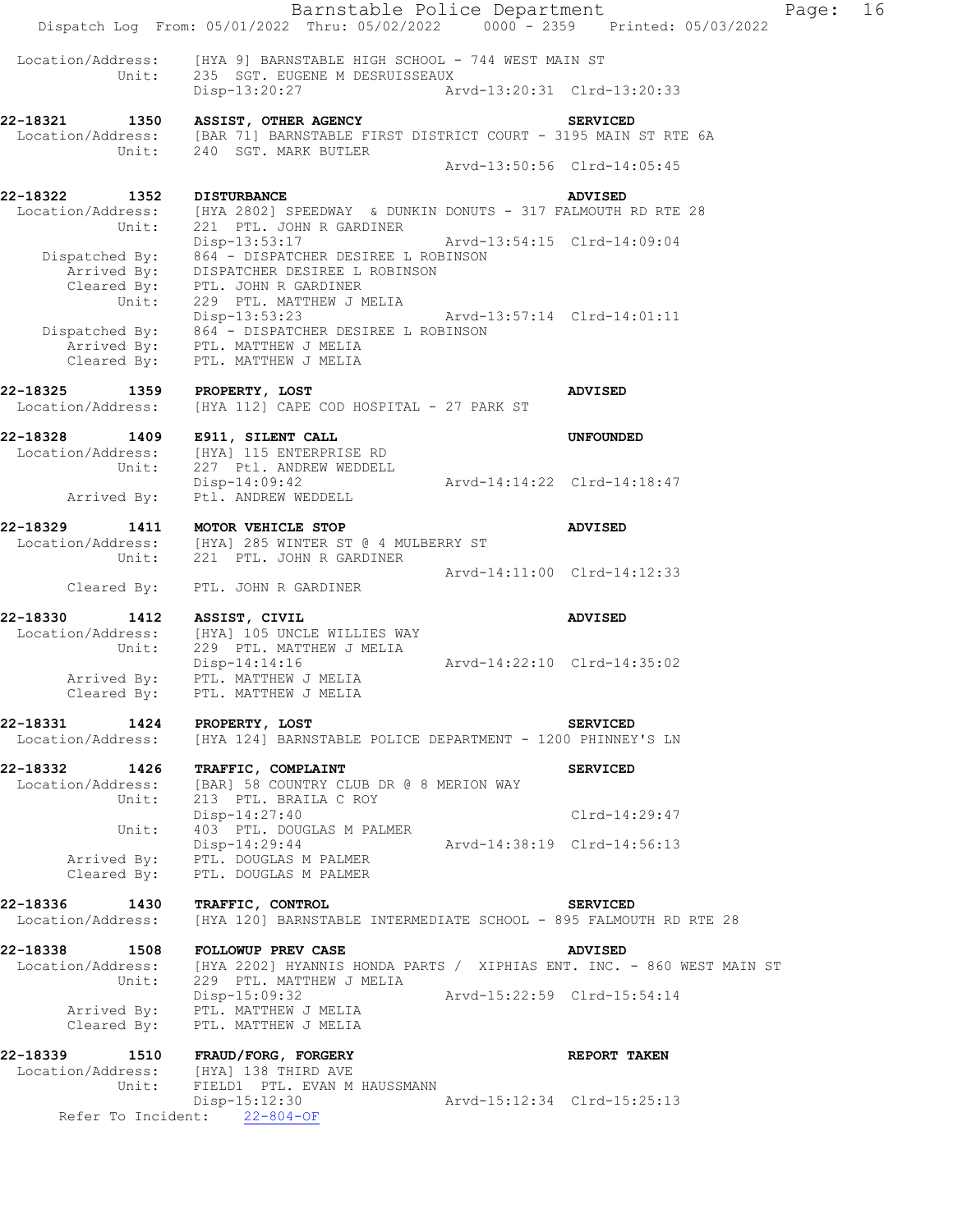| 22-18342 1516 PROPERTY, FOUND<br>Location/Address: [HYA] 289 SOUTH ST |                                                                                                                                                                                                                                                                                                                    |                             | <b>SERVICED</b>             |
|-----------------------------------------------------------------------|--------------------------------------------------------------------------------------------------------------------------------------------------------------------------------------------------------------------------------------------------------------------------------------------------------------------|-----------------------------|-----------------------------|
|                                                                       | 22-18344 1528 MOTOR VEHICLE, DISABLED<br>Location/Address: [WBA 128] TUMBLEWEED QUILT SHOP - 1919 MAIN ST RTE 6A<br>Unit: 213 PTL. BRAILA C ROY                                                                                                                                                                    |                             | <b>SERVICED</b>             |
|                                                                       |                                                                                                                                                                                                                                                                                                                    |                             | Arvd-15:28:00 Clrd-15:31:16 |
| 22-18346 1544<br>Location/Address:                                    | LARCENY, SHOPLIFTING<br>[HYA 4298] DICK'S SPORTING GOODS - 769 IYANNOUGH RD RTE 132                                                                                                                                                                                                                                |                             | REPORT TAKEN                |
| Unit:                                                                 | 221 PTL. JOHN R GARDINER<br>Disp-15:47:16                                                                                                                                                                                                                                                                          | Arvd-15:55:41 Clrd-16:30:10 |                             |
|                                                                       | Arrived By: PTL. JOHN R GARDINER<br>Cleared By: PTL. JOHN R GARDINER<br>Cleared By: DISPATCHER FIDORA RODRIGUES<br>Unit: 215 PTL. BRANDON V SANDERS<br>Disp-16:30:15 Enrt-16:30:15<br>Dispatched By: 324 - PTL. BRANDON V SANDERS<br>Enroute By: PTL. BRANDON V SANDERS<br>Cleared By: DISPATCHER FIDORA RODRIGUES |                             | Clrd-16:30:27               |
|                                                                       | Refer To Incident: 22-805-OF                                                                                                                                                                                                                                                                                       |                             |                             |
|                                                                       | 22-18347 1551 SUSPICIOUS, ACTIVITY<br>Location/Address: [COT] 103 DEBBIES LN<br>Unit: 222 PTL. DENNIS M STAMPFL                                                                                                                                                                                                    |                             | <b>GONE ON ARRIVAL</b>      |
|                                                                       | Disp-15:56:46<br>Arrived By: PTL. DENNIS M STAMPFL<br>Cleared By: PTL. DENNIS M STAMPFL                                                                                                                                                                                                                            | Arvd-16:15:26 Clrd-16:27:11 |                             |
| 22-18348                                                              | 1611 MOTOR VEHICLE STOP<br>Location/Address: [WBA] 2440 IYANNOUGH RD RTE 132 @ 1880 MAIN ST RTE 6A<br>Unit: 402 PTL. MATTHEW J LOUNSBURY                                                                                                                                                                           |                             | <b>VERBAL WARNING</b>       |
|                                                                       |                                                                                                                                                                                                                                                                                                                    |                             | Arvd-16:11:19 Clrd-16:13:15 |
| 22-18350                                                              | 1615 MOTOR VEHICLE STOP<br>Location/Address: [WBA] 2440 IYANNOUGH RD RTE 132 @ 1880 MAIN ST RTE 6A<br>Unit: 402 PTL. MATTHEW J LOUNSBURY                                                                                                                                                                           |                             | <b>CITATION ISSUED</b>      |
|                                                                       |                                                                                                                                                                                                                                                                                                                    |                             | Arvd-16:15:09 Clrd-16:18:12 |
| 22-18351                                                              | 1623 MOTOR VEHICLE STOP<br>Location/Address: [HYA] 302 BEARSE'S WAY<br>Unit: 215 PTL. BRANDON V SANDERS                                                                                                                                                                                                            |                             | VERBAL WARNING              |
|                                                                       | Cleared By: PTL. BRANDON V SANDERS                                                                                                                                                                                                                                                                                 | Arvd-16:23:00 Clrd-16:29:39 |                             |
| 22-18352<br>1623<br>Unit:                                             | <b>ACCIDENT, PROPERTY DAMAGE</b><br>Location/Address: [HYA 612] STEAMSHIP AUTHORITY - 40 SCHOOL ST<br>229 Ptl. CORBIN KEATING                                                                                                                                                                                      |                             | <b>SERVICED</b>             |
|                                                                       | Disp-16:24:25<br>Arvd-16:29:19 Clrd-16:48:25<br>PTL. MATTHEW J MELIA<br>Arrived By: Ptl. CORBIN KEATING                                                                                                                                                                                                            |                             |                             |
| Cleared By:                                                           | Ptl. CORBIN KEATING                                                                                                                                                                                                                                                                                                |                             |                             |
| 22-18353<br>1626<br>Location/Address:<br>Unit:                        | MOTOR VEHICLE STOP<br>[WBA] 2440 IYANNOUGH RD RTE 132 @ 1880 MAIN ST RTE 6A<br>402 PTL. MATTHEW J LOUNSBURY                                                                                                                                                                                                        |                             | <b>CITATION ISSUED</b>      |
|                                                                       |                                                                                                                                                                                                                                                                                                                    |                             | Arvd-16:26:14 Clrd-16:29:49 |
| 22-18355<br>1629<br>Location/Address:<br>Unit:                        | E911, SILENT CALL<br>[HYA 3875] KAPPY'S FINE WINE & SPIRITS - 333 IYANNOUGH RD RTE 28<br>233 PTL. KRISTINA M GUSTAFSON                                                                                                                                                                                             |                             | <b>SERVICED</b>             |
| Arrived By:<br>Cleared By:                                            | Disp-16:31:15<br>PTL. KRISTINA M GUSTAFSON<br>PTL. KRISTINA M GUSTAFSON                                                                                                                                                                                                                                            | Arvd-16:38:58 Clrd-16:39:55 |                             |
| 22-18356<br>Location/Address:                                         | 1630 FOLLOW UP<br>[HYA 4097] TARGET - 793 IYANNOUGH RD RTE 132                                                                                                                                                                                                                                                     |                             | <b>SERVICED</b>             |
| Unit:                                                                 | 221 PTL. JOHN R GARDINER                                                                                                                                                                                                                                                                                           |                             | Arvd-16:30:00 Clrd-16:47:52 |
| Cleared By:<br>Unit:                                                  | DISPATCHER CHRISTOPHER FOLEY<br>215 PTL. BRANDON V SANDERS<br>Disp-16:30:59                                                                                                                                                                                                                                        |                             | Arvd-16:31:32 Clrd-16:37:52 |
| Arrived By:                                                           | PTL. BRANDON V SANDERS                                                                                                                                                                                                                                                                                             |                             |                             |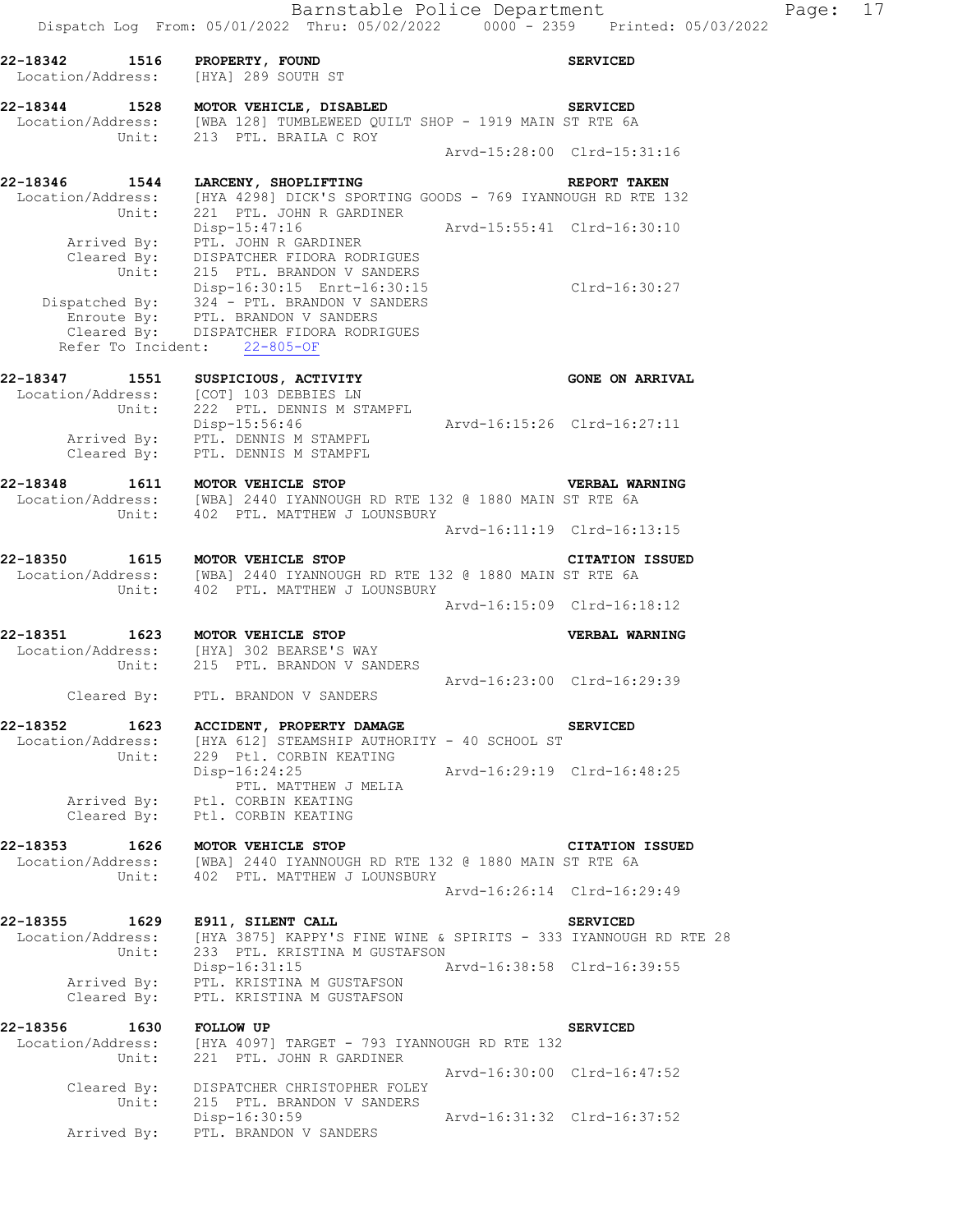|                      |                                                                                                                                                         | Barnstable Police Department<br>Dispatch Log From: 05/01/2022 Thru: 05/02/2022 0000 - 2359 Printed: 05/03/2022                   | Page: | 18 |
|----------------------|---------------------------------------------------------------------------------------------------------------------------------------------------------|----------------------------------------------------------------------------------------------------------------------------------|-------|----|
|                      | Cleared By: PTL. BRANDON V SANDERS                                                                                                                      |                                                                                                                                  |       |    |
|                      | Unit: 238 PTL. THOMAS J HARMON                                                                                                                          | 22-18357 1630 BUILDING CHECK SERVICED<br>Location/Address: [HYA 103] BARNSTABLE MUNICIPAL AIRPORT - TERMINAL - 480 BARNSTABLE RD |       |    |
|                      |                                                                                                                                                         | Arvd-16:30:16 Clrd-17:08:40                                                                                                      |       |    |
|                      | 22-18358 1641 MOTOR VEHICLE STOP<br>Location/Address: [WBA] 1880 MAIN ST RTE 6A @ 2440 IYANNOUGH RD RTE 132<br>Unit: 402 PTL. MATTHEW J LOUNSBURY       | COMPLAINT/SUMMONS                                                                                                                |       |    |
|                      | Refer To Arrest: 22-669-AR                                                                                                                              | Arvd-16:41:55 Clrd-17:04:39                                                                                                      |       |    |
|                      |                                                                                                                                                         |                                                                                                                                  |       |    |
|                      | Unit: 221 PTL. JOHN R GARDINER                                                                                                                          | 22-18359 1647 DISTURBANCE REPORT TAKEN<br>Location/Address: [BAR 71] BARNSTABLE FIRST DISTRICT COURT - 3195 MAIN ST RTE 6A       |       |    |
|                      | Dispatched By: 871 - DISPATCHER RYAN J MCNALLY<br>Unit: 215 PTL. BRANDON V SANDERS                                                                      | Disp-16:48:46 Arvd-16:52:22 Clrd-17:26:53                                                                                        |       |    |
|                      | Dispatched By: 871 - DISPATCHER RYAN J MCNALLY                                                                                                          |                                                                                                                                  |       |    |
|                      | Arrived By: PTL. BRANDON V SANDERS<br>Unit: 233 PTL. KRISTINA M GUSTAFSON                                                                               | Arvd-16:57:45 Clrd-17:25:07                                                                                                      |       |    |
|                      | Dispatched By: 322 - PTL. KRISTINA M GUSTAFSON<br>Arrived By: PTL. KRISTINA M GUSTAFSON<br>Cleared By: PTL. KRISTINA M GUSTAFSON                        |                                                                                                                                  |       |    |
|                      | Unit: 211 SGT. MATTHEW E BLONDIN                                                                                                                        | Arvd-17:15:33 Clrd-17:20:56                                                                                                      |       |    |
|                      | Dispatched By: 261 - SGT. MATTHEW E BLONDIN<br>Arrived By: SGT. MATTHEW E BLONDIN<br>Cleared By: SGT. MATTHEW E BLONDIN<br>Refer To Incident: 22-806-OF |                                                                                                                                  |       |    |
|                      | 22-18360 1658 MOTOR VEHICLE STOP<br>Location/Address: [MAR] 785 OSTERVILLE W BARNSTABLE RD @ 6 MOUNTAIN ASH RD                                          | <b>VERBAL WARNING</b>                                                                                                            |       |    |
|                      | Unit: 222 PTL. DENNIS M STAMPFL                                                                                                                         | Arvd-16:58:00 Clrd-17:04:41                                                                                                      |       |    |
|                      | Cleared By: PTL. DENNIS M STAMPFL                                                                                                                       |                                                                                                                                  |       |    |
|                      | 22-18362 1707 MOTOR VEHICLE STOP<br>Location/Address: [WBA] 2440 IYANNOUGH RD RTE 132 @ 1880 MAIN ST RTE 6A<br>Unit: 402 PTL. MATTHEW J LOUNSBURY       | <b>CITATION ISSUED</b>                                                                                                           |       |    |
|                      |                                                                                                                                                         | Arvd-17:07:23 Clrd-17:09:51                                                                                                      |       |    |
|                      | 22-18364 1713 MOTOR VEHICLE STOP<br>Location/Address: [WBA] 1880 MAIN ST RTE 6A @ 2440 IYANNOUGH RD RTE 132<br>Unit: 402 PTL. MATTHEW J LOUNSBURY       | CITATION ISSUED                                                                                                                  |       |    |
|                      |                                                                                                                                                         | Arvd-17:13:16 Clrd-17:16:25                                                                                                      |       |    |
|                      | 22-18365 1722 MOTOR VEHICLE STOP<br>Location/Address: [WBA] 1880 MAIN ST RTE 6A @ 2440 IYANNOUGH RD RTE 132                                             | <b>CITATION ISSUED</b>                                                                                                           |       |    |
|                      | Unit: 402 PTL. MATTHEW J LOUNSBURY                                                                                                                      | Arvd-17:22:46 Clrd-17:26:19                                                                                                      |       |    |
| 22-18366 1731 ASSIST |                                                                                                                                                         | SERVICED<br>Location/Address: [BAR 71] BARNSTABLE FIRST DISTRICT COURT - 3195 MAIN ST RTE 6A                                     |       |    |
|                      | Unit: 221 PTL. JOHN R GARDINER                                                                                                                          | Disp-17:31:42 Arvd-17:32:16 Clrd-18:00:12<br>Cleared By: PTL. JOHN R GARDINER                                                    |       |    |
|                      | 22-18367 1737 MOTOR VEHICLE STOP<br>Location/Address: [WBA] 2440 IYANNOUGH RD RTE 132 @ 1880 MAIN ST RTE 6A                                             | <b>CITATION ISSUED</b>                                                                                                           |       |    |
|                      | Unit: 402 PTL. MATTHEW J LOUNSBURY                                                                                                                      |                                                                                                                                  |       |    |
|                      | 22-18368 1739 AIRPORT RAMP CHECK<br>Unit: 238 PTL. THOMAS J HARMON                                                                                      | <b>SERVICED</b><br>Location/Address: [HYA 3156] BARNSTABLE MUNICIPAL AIRPORT - CONTROL TOWER - 472 BARNSTABLE RD                 |       |    |
|                      |                                                                                                                                                         | Arvd-17:39:00 Clrd-18:07:08                                                                                                      |       |    |
|                      | 22-18370 1747 DISTURBANCE, INTOX PERSON                                                                                                                 | <b>ARREST MADE</b>                                                                                                               |       |    |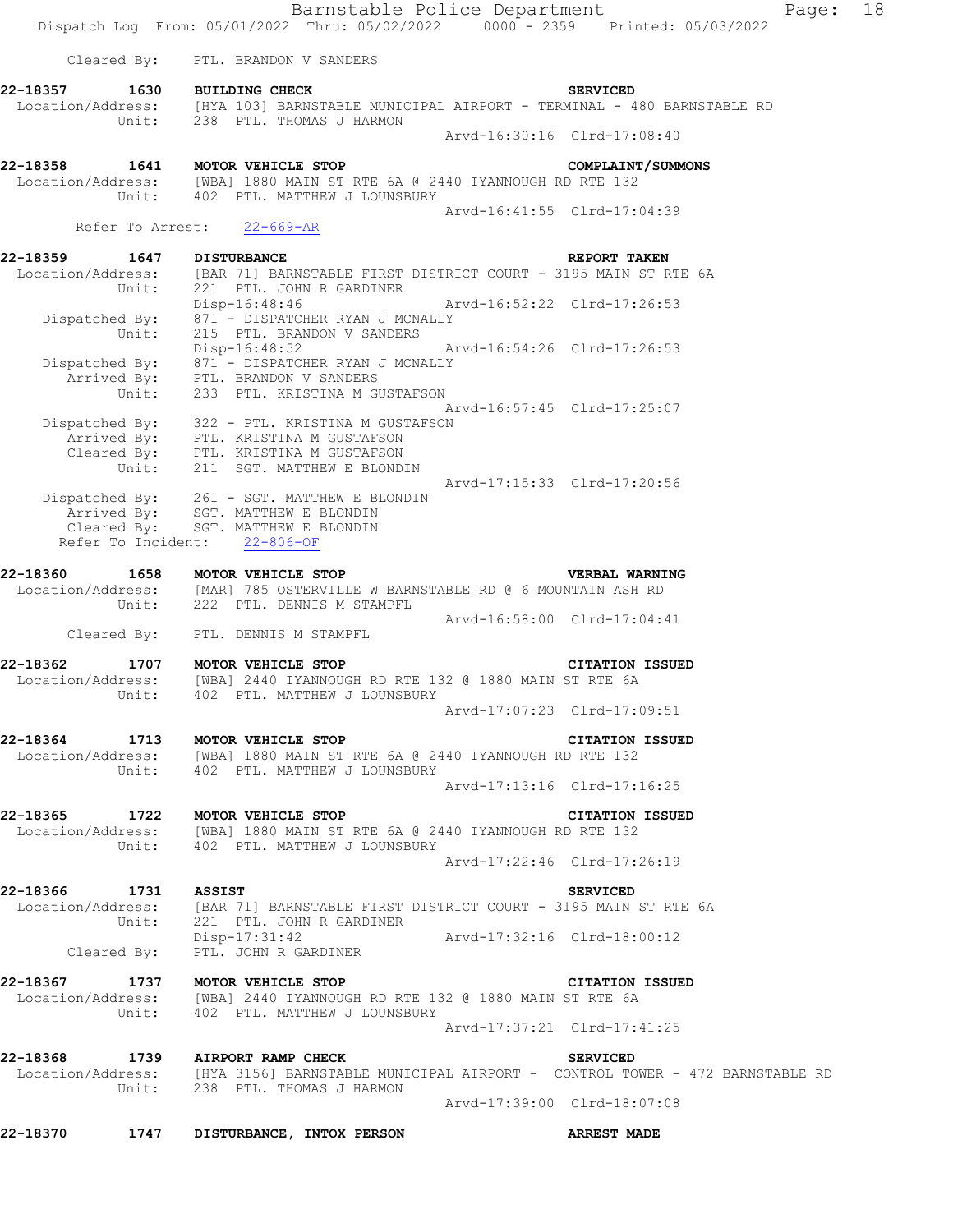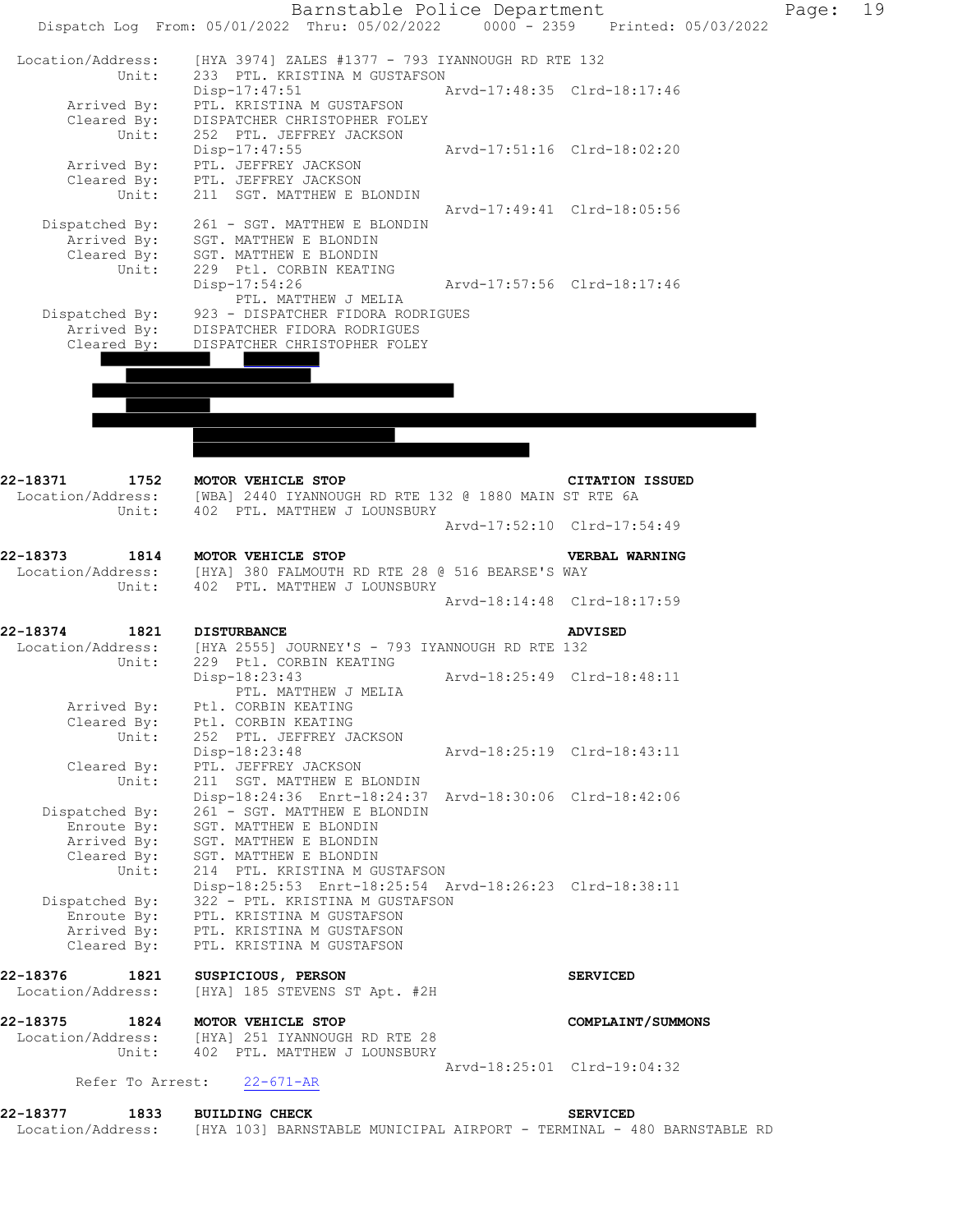| Unit:                                          | 238 PTL. THOMAS J HARMON                                                                                                                     |                             | Arvd-18:33:00 Clrd-18:50:47 |
|------------------------------------------------|----------------------------------------------------------------------------------------------------------------------------------------------|-----------------------------|-----------------------------|
| 22-18381<br>1910<br>Location/Address:<br>Unit: | ASSIST, WELL BEING<br>[MAR 926] ANDIEL, SUSAN - 120 BOG RD<br>222 PTL. DENNIS M STAMPFL                                                      |                             | <b>GONE ON ARRIVAL</b>      |
| Arrived By:<br>Cleared By:                     | Disp-19:14:12<br>PTL. DENNIS M STAMPFL<br>PTL. DENNIS M STAMPFL                                                                              |                             | Arvd-19:46:38 Clrd-19:46:42 |
| Unit:<br>Dispatched By:<br>Enroute By:         | 236 PTL. KATHARINE H ROSS<br>Disp-19:20:30 Enrt-19:20:31 Arvd-19:27:06 Clrd-19:40:40<br>282 - PTL. KATHARINE H ROSS<br>PTL. KATHARINE H ROSS |                             |                             |
| Arrived By:<br>Cleared By:                     | PTL. KATHARINE H ROSS<br>PTL. KATHARINE H ROSS                                                                                               |                             |                             |
| 22-18382<br>1912<br>Location/Address:<br>Unit: | MOTOR VEHICLE STOP<br>[HYA] 280 YARMOUTH RD @ 5 OLD YARMOUTH RD<br>402 PTL. MATTHEW J LOUNSBURY                                              |                             | <b>CITATION ISSUED</b>      |
|                                                |                                                                                                                                              |                             | Arvd-19:12:33 Clrd-19:19:19 |
| 22-18386<br>1939<br>Location/Address:<br>Unit: | MOTOR VEHICLE STOP<br>[COT 665] GATEWAY CHRISTIAN CENTER - 4966 FALMOUTH RD RTE 28<br>402 PTL. MATTHEW J LOUNSBURY                           |                             | <b>CITATION ISSUED</b>      |
|                                                |                                                                                                                                              |                             | Arvd-19:39:14 Clrd-19:45:50 |
| 22-18387<br>2013<br>Location/Address:<br>Unit: | MOTOR VEHICLE STOP<br>[HYA] 300 BEARSE'S WAY @ 14 WALTON AVE<br>214 PTL. KRISTINA M GUSTAFSON                                                |                             | VERBAL WARNING              |
|                                                |                                                                                                                                              |                             | Arvd-20:13:00 Clrd-20:17:55 |
| Unit:                                          | Cleared By: PTL. KRISTINA M GUSTAFSON<br>221 PTL. JOHN R GARDINER                                                                            |                             | Arvd-20:14:45 Clrd-20:15:37 |
| Arrived By:<br>Cleared By:                     | Dispatched By: 314 - PTL. JOHN R GARDINER<br>PTL. JOHN R GARDINER<br>PTL. JOHN R GARDINER                                                    |                             |                             |
| 22-18390<br>2040                               | ASSIST, WELL BEING                                                                                                                           |                             | <b>SERVICED</b>             |
| Location/Address:<br>Unit:                     | [HYA 329] CHURCH BELL APARTMENTS - 215 MAIN ST Apt. #2E<br>229 Ptl. CORBIN KEATING                                                           |                             |                             |
|                                                | Disp-20:42:37<br>PTL. MATTHEW J MELIA                                                                                                        | Arvd-20:46:05 Clrd-21:11:48 |                             |
| Arrived By:<br>Cleared By:<br>Unit:            | Ptl. CORBIN KEATING<br>Ptl. CORBIN KEATING<br>214 PTL. KRISTINA M GUSTAFSON                                                                  |                             |                             |
| Arrived By:<br>Cleared By:                     | Disp-20:42:41<br>PTL. KRISTINA M GUSTAFSON<br>PTL. KRISTINA M GUSTAFSON                                                                      |                             | Arvd-20:44:51 Clrd-21:10:40 |
| Unit:<br>Dispatched By:                        | 211 SGT. MATTHEW E BLONDIN<br>Disp-20:50:03 Enrt-20:50:04 Arvd-21:02:27 Clrd-21:11:50<br>261 - SGT. MATTHEW E BLONDIN                        |                             |                             |
| Enroute By:<br>Arrived By:<br>Cleared By:      | SGT. MATTHEW E BLONDIN<br>SGT. MATTHEW E BLONDIN<br>SGT. MATTHEW E BLONDIN                                                                   |                             |                             |
| 22-18391<br>2101                               | FRAUD/FORG, FRAUD                                                                                                                            |                             | REPORT TAKEN                |
| Location/Address:<br>Unit:                     | [HYA] 11 JIB WAY<br>FIELD1 PTL. PETER S MYRBECK                                                                                              |                             |                             |
|                                                | $Disp-21:02:23$<br>Refer To Incident: 22-807-OF                                                                                              |                             | Arvd-21:02:26 Clrd-22:02:34 |
| 22-18392<br>2121                               | ASSIST, OTHER AGENCY                                                                                                                         |                             | <b>SERVICED</b>             |
| Location/Address:<br>Unit:                     | [HYA 112] CAPE COD HOSPITAL - 27 PARK ST Apt. #38<br>252 PTL. JEFFREY JACKSON<br>Disp-21:23:36                                               |                             | Arvd-21:32:04 Clrd-21:51:28 |
| Arrived By:<br>Cleared By:<br>Unit:            | PTL. JEFFREY JACKSON<br>DISPATCHER FIDORA RODRIGUES<br>221 PTL. JOHN R GARDINER                                                              |                             |                             |
| Arrived By:<br>Cleared By:                     | Disp-21:23:39<br>PTL. JOHN R GARDINER<br>DISPATCHER FIDORA RODRIGUES                                                                         |                             | Arvd-21:25:15 Clrd-21:51:35 |
|                                                |                                                                                                                                              |                             |                             |